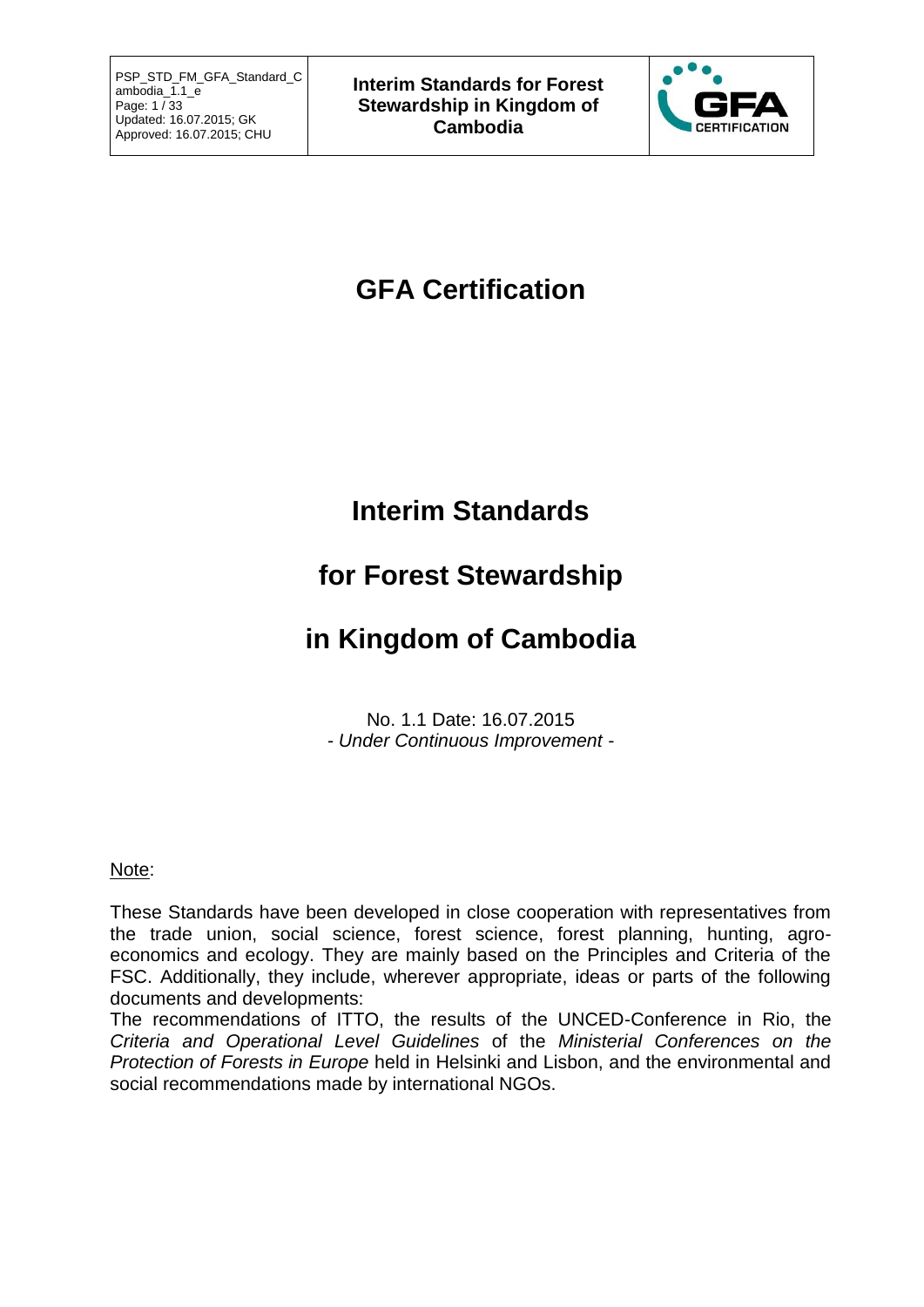

# **Introduction**

Responsible forest management (i. e. based on the current state of knowledge) comprises all those direct and indirect measures of protection, tending and utilization of forests which ensure their permanent conservation. Responsible forest management maintains the natural plasticity and diversity of life forms which enable forests to evolve and provide human benefits through their ecological, economic, social and cultural functions in perpetuity.

Certification of forest management means the evaluation of the quality of the actual forest management with respect to economic, social and environmental responsibility and assessing it against defined and recognized standards.

Prerequisites for the evaluation of the quality of forest management are, therefore, the existence of standards that serve as a basis and as a tool for comparison and the existence of a standardized process to execute the evaluation. The process must be as objective and transparent as possible.

Decisions on the assessment criteria for well-managed forests are critical. Generic criteria have to be adapted for, at least, different major forest areas in the tropical, temperate and boreal latitudinal zones. Criteria need to be supplemented by verifiable qualitative and quantitative indicators, which themselves need to be defined at the regional or local level. These indicators will be compiled in individual country-specific checklists to facilitate office audits and field inspections.

A complete assessment of responsible forest management must also take account of the country-specific framework conditions at the national and other administrative levels.

The situation at each level affects the feasibility of regulated forest management. There should be consistency and transparency in the expression of the political, administrative, economic, ecological, social and cultural conditions within which a forest management unit operates. An evaluation of forest management should take into account the circumstances at all levels, from the international to the operational However, the decision for or against certification is solely based on the findings at the operational level.

The focus of the evaluation of the quality of forest management should be on the forest management unit, i.e. the operational level. At this level, forest policy and administrative guidelines must be integrated into practical forest management.

The assessment of forest management at the operational level considers the following five aspects:

- Legal, political and administrative aspects
- Technical aspects of planning and implementation
- Economic aspects
- Social and cultural aspects
- Ecological aspects

The field inspection should determine the adequacy of the existing planning, implementation and control mechanisms to orient forest management towards sustainability. This inspection should check and evaluate the management practices which affect the areas and structures of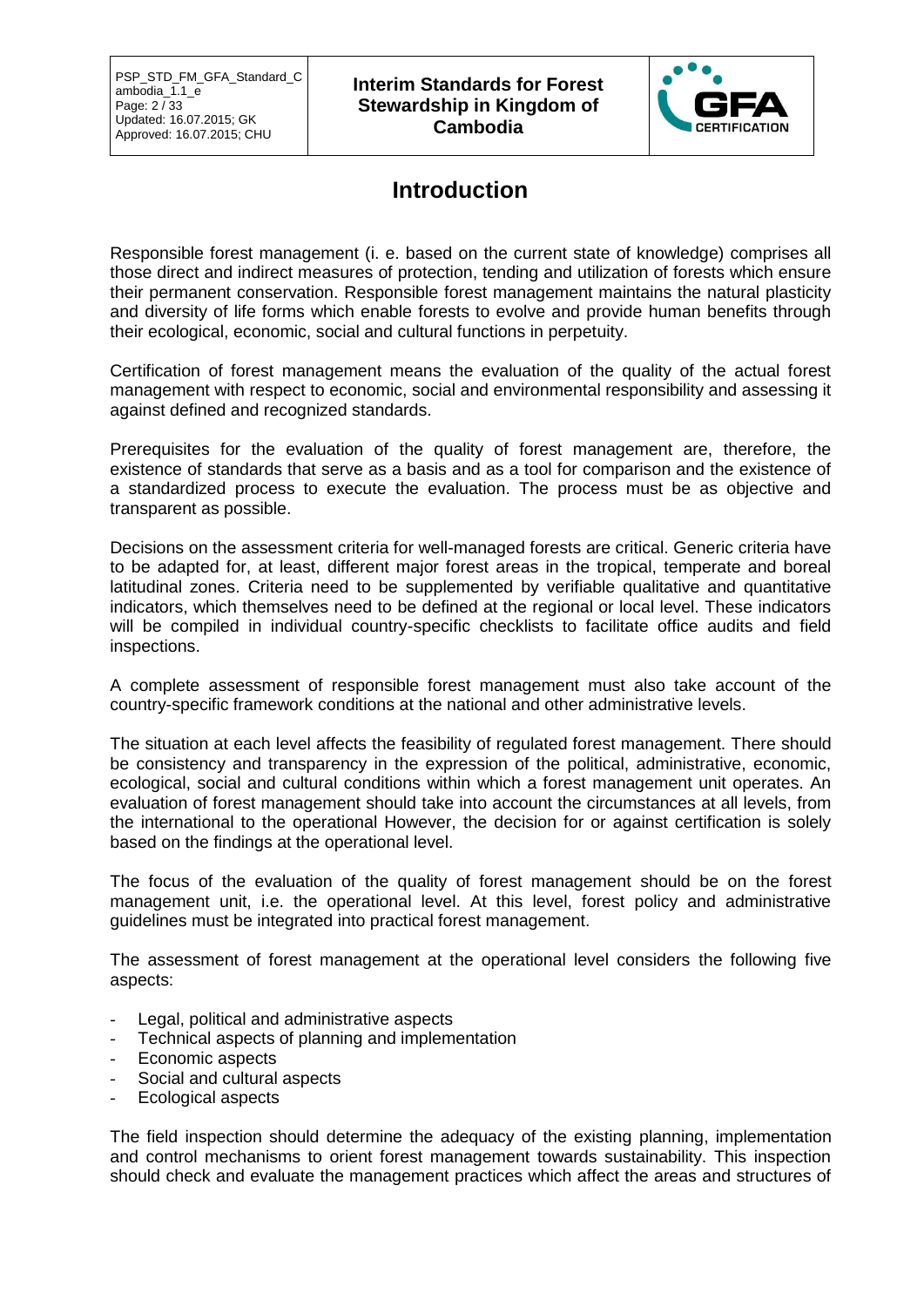

stands, the methods of log extraction and log transport, as well as the silvicultural-ecological stand condition following harvesting.

The following standards have been prepared to allow for adaptation to local circumstances while maintaining applicability to a wide range of forest situations. The standards assume that there is (i) a forest owner, (ii) a normative authority, and (iii) a forest manager. In many countries these will be expressed, respectively, as the nation (represented by the government), the national forest service, and a management company, licensee or concessionaire. However, legally recognized owners may also be municipal authorities or local communities, while forest managers may be the national forest service itself or a specialized private sector company or a public-interest non-governmental organization.

## **History of versions of this standard:**

#### Version 1.0

Revision and adaptation of indicators by Gerhard Kuske, GFA Program Manager and Cambodian forestry experts. Consideration of forest, social and environmental legislation.

#### Version 1.1

Revision and updating of Annexes by Gerhard Kuske, GFA Director FM. Updating of reference tables to laws and regulations as well as red list species list. Specification of definition of "significant conversion" in 6.10.1.

## **Definitions:**

**Standards:** General definition: documented agreements containing technical specifications or other precise criteria to be used consistently as rules, guidelines or definitions of characteristics, to ensure that materials, products, processes and services are fit for their purpose [Upton and Bass]. As applied to forestry: norms or procedures, e.g., as used by certification bodies in their evaluation of the implementation by an applicant of the Forest Stewardship Standards or chain of custody procedures.

**Principle:** An essential rule or element of forest stewardship (in the context of FSC certification).

**Criterion (pl. criteria)**: a category of conditions or processes by which responsible forest management can be assessed: A criterion is characterized by a set of related indicators which are monitored periodically to assess change [The Montreal Process]; a means of judging whether or not a Principle (of Forest Management) has been fulfilled [FSC Board approved version of Principle 10: Plantations].

**Indicator**: a direct or indirect measurable variable used to report on the status or trend of a criterion; distinct from objective [adapted from Canadian Forest Service, C&I pamphlet]; a measure (measurement) of an aspect of the criterion: A quantitative or qualitative variable which can be measured or described and which when observed periodically demonstrates trends [The Montreal Process].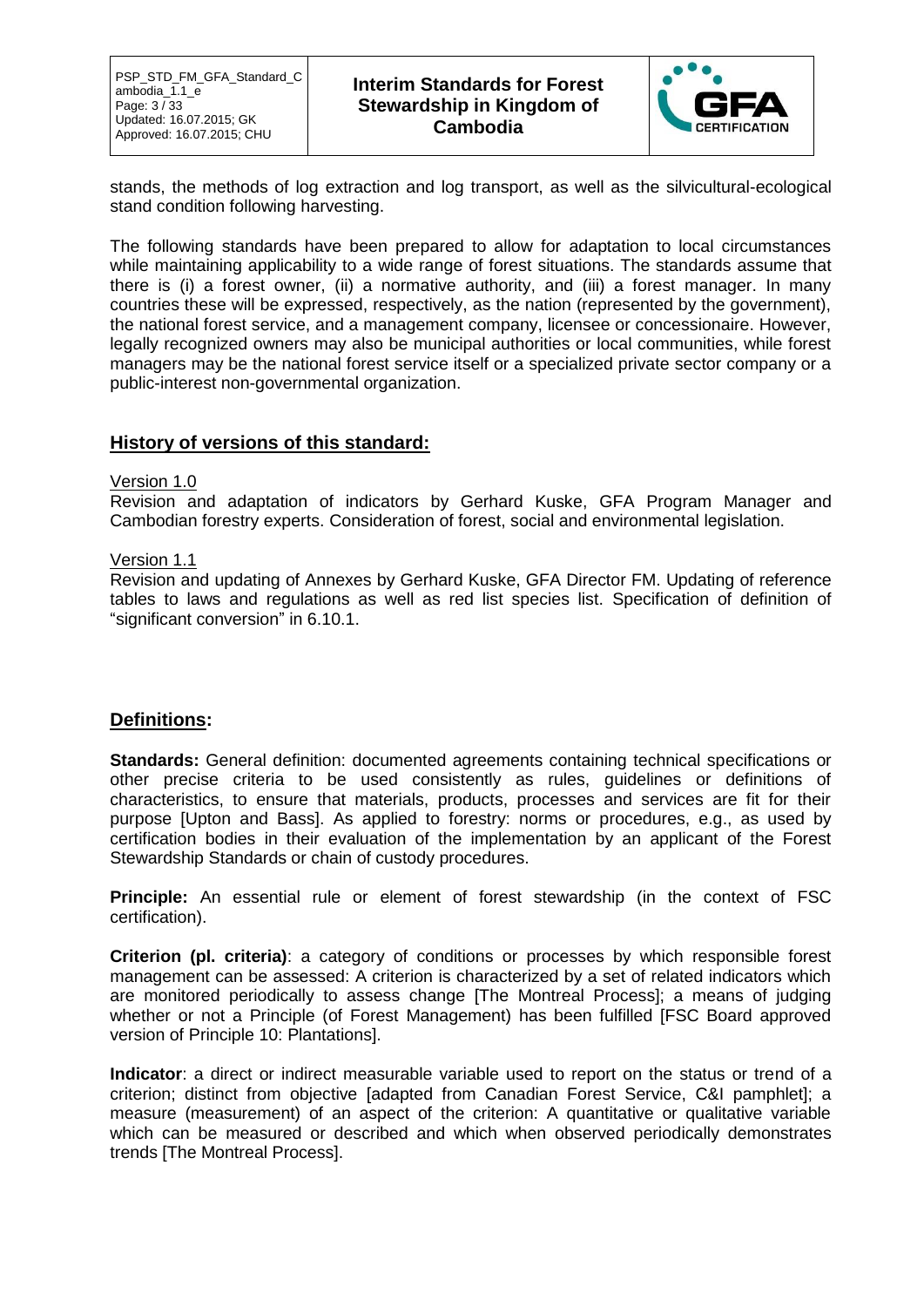

#### **PRINCIPLE #1: COMPLIANCE WITH LAWS AND FSC PRINCIPLES Forest management shall respect all applicable laws of the country in which they occur, and international treaties and agreements to which the country is a signatory, and comply with all FSC Principles and Criteria.**

**Criterion 1.1** Forest management shall respect all national and local laws and administrative requirements.

- *Indicators:*
- *1.1.1 There is no evidence of non-compliance with all applicable national and local laws and administrative requirements.*
- *1.1.2 Responsible personnel demonstrate awareness of with the legal context in which they operate as well as relevant codes of practise, guidelines or agreements.*
- *1.1.3 Conflicts with laws or guidelines are documented and countermeasures have been developed (Not applicable to SLIMF operations).*

**Criterion 1.2** All applicable and legally prescribed fees, royalties, taxes and other charges shall be paid.

- *Indicator:*
- *1.2.1 There is evidence that all required fees etc. have been paid by the forest operation.*

**Criterion 1.3** In signatory countries, the provisions of all binding international agreements such as CITES, ILO Conventions, ITTA, and Convention on Biological Diversity, shall be respected. *Indicators:*

- *1.3.1 Forest managers respect CITIES provisions, ITTA and the Convention on Biological Diversity.*
- *1.3.2 Forest managers respect ILO provisions appropriate to their region. Implementation of the following ILO conventions is a minimum requirement for certification: 29, 87, 97, 98, 100, 105, 111, 131, 138, 141, 142, 143, 155, 169, 182, ILO Code of Practice on Safety and Health in Forest Work,Recommendation 135, Minimum Wage Fixing Recommendation, 1970 (SLIMF: Forest managers are aware of and have implemented controls to ensure continuing compliance with national legislation relating to labour matters).*

**Criterion 1.4** Conflicts between laws, regulations and the FSC Principles and Criteria shall be evaluated for the purposes of certification, on a case by case basis, by the certifiers and the involved or affected parties.

*Indicators:*

- *1.4.1 Conflicts between laws, regulations and the FSC Principles and Criteria are documented and are reported to the certification body.*
- *1.4.2 There is evidence that the FME is actively trying to solve identified conflicts.*

**Criterion 1.5** Forest management areas should be protected from illegal harvesting, settlement and other unauthorized activities. *Indicators:*

- *1.5.1 A system to identify and monitor illegal or unauthorized activities is in place and implemented.*
- *1.5.2 Appropriate protective measures (e.g. signs, special personnel) to avoid occurrence of unauthorised activities are in place and implemented.*
- *1.5.3 Where appropriate, the forest manager should actively cooperate with local authorities to assist workers to secure residential land.*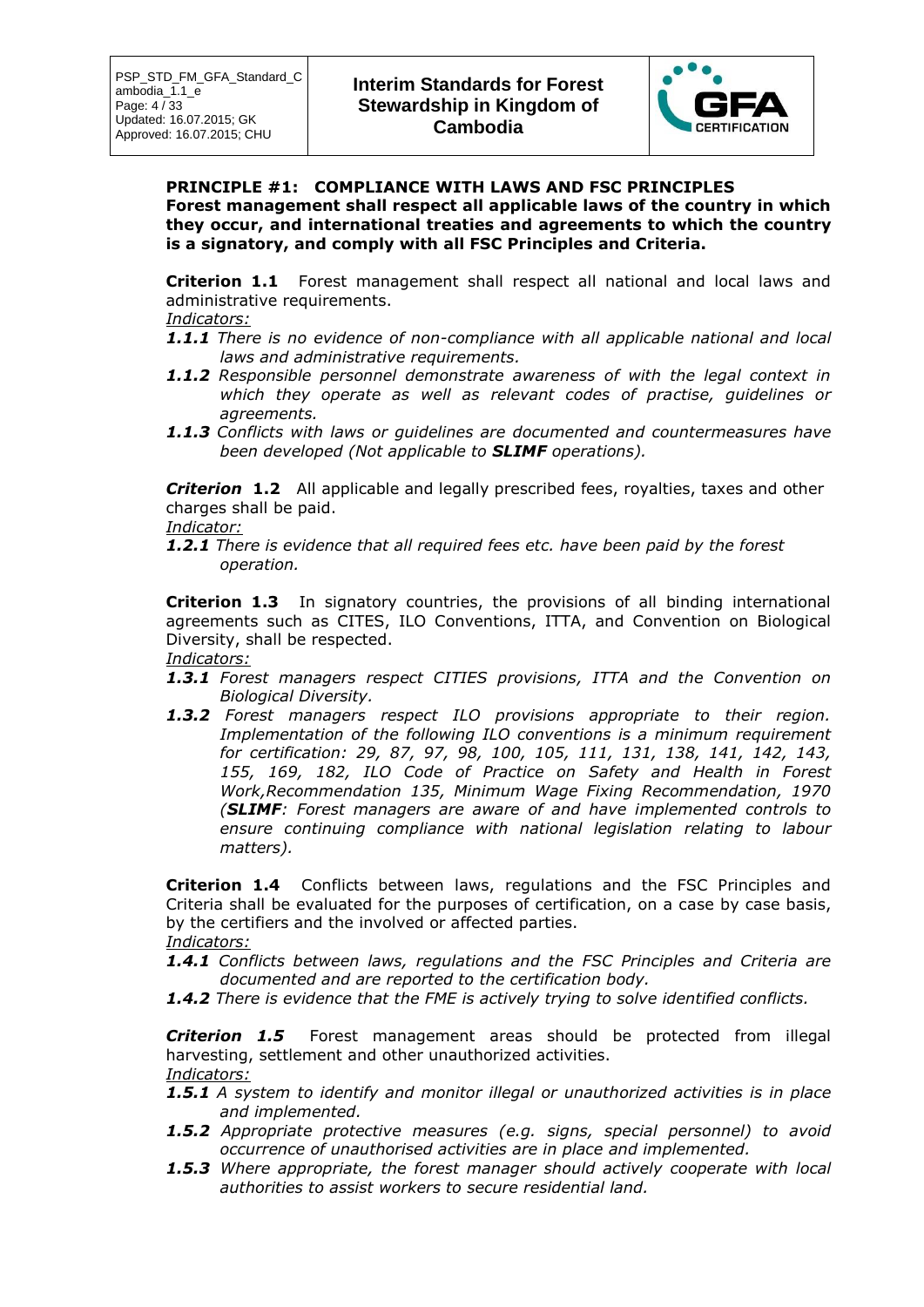

**Criterion 1.6** Forest managers shall demonstrate a long-term commitment to adhere to the FSC Principles and Criteria. *Indicators:*

- *1.6.1 An appropriate statement is included in the official documents of the forest enterprise or the forest service committing the organization to adhere to the FSC certification standards on the forest under assessment. For large operations (>10.000 ha), the FME shall have a publicly available policy.*
- *1.6.2 Where the owner/Manager has some responsibility for forest lands not included in the scope of certification, there shall be a clear long term commitment to managing all forest according to FSC P&C. Prior to certification these forests shall comply with the latest FSC policy on partial certification.*

#### *PRINCIPLE #2: TENURE AND USE RIGHTS AND RESPONSIBILITIES Long-term tenure and use rights to the land and forest resources shall be clearly defined, documented and legally established.*

*Criterion 2.1 Clear evidence of long-term tenure and forest use rights to the land (e.g. land title, customary rights, or lease agreements) shall be demonstrated. Indicators:*

- *2.1.1 Documentation describing the legal status of the land and existing forest use.*
- *2.1.2 Conflicts on tenure and use rights are identified, recognised and documented.*
- *2.1.3 The FMU is committed to long-term forest management of at least the length of one rotation period or harvest cycle.*

**Criterion 2.2** Local communities with legal or customary tenure or use rights shall maintain control, to the extent necessary to protect their rights or resources, over forest operations unless they delegate control with free and informed consent to other agencies.

## *Indicators:*

- *2.2.1 Local communities with legal or customary tenure or use rights are identified, documented and mapped.*
- *2.2.2 The FMU planning process includes participation of local communities or parties with legal or customary tenure or use rights.*
- *2.2.3 Forest managers provide local communities control over forest operations to the extent necessary to protect their rights and resources.*
- *2.2.4 Where communities have delegated control of their legal or customary tenure or use rights or parts thereof, this can be confirmed by documented agreements and/or interviews with representatives of the local communities.*

**Criterion 2.3** Appropriate mechanisms shall be employed to resolve disputes over tenure claims and use rights. The circumstances and status of any outstanding disputes will be explicitly considered in the certification evaluation. Disputes of substantial magnitude involving a significant number of interests will normally disqualify an operation from being certified.

- *2.3.1 Appropriate documented procedures to resolve tenure claims and use right disputes are in place (SLIMF: There are no major unresolved disputes relating to tenure claims and use rights in the forest. Disputes or grievances are being resolved using locally accepted mechanisms and institutions).*
- *2.3.2 Records of disputes and the status of their resolution are maintained, including evidence related to the dispute and documentation of steps taken to resolve the dispute.*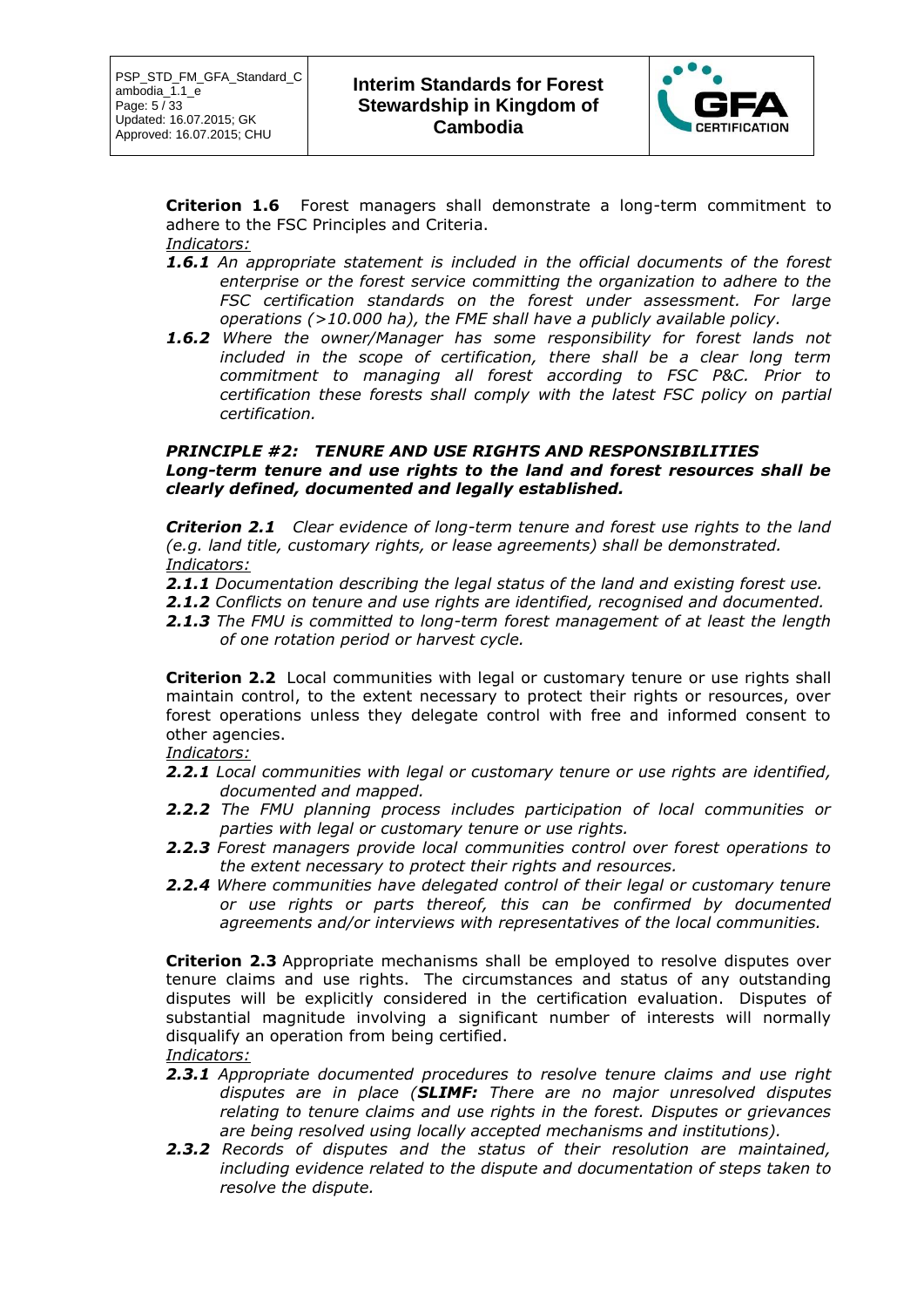

- *2.3.3 Management policy and operational procedures exist which require that, in case of a dispute or disagreement between the local community and the forest managers concerning land rights, forestry operations which prejudice the future enjoyment of such rights by the community are halted until the dispute is resolved (not applicable to SLIMF).*
- *2.3.4 There is no evidence of any unresolved tenure and/or use rights disputes that are of substantial magnitude and involve a significant number of interests. This is applicable to all FMUs under responsibility of the owner / forest manager.*

#### **PRINCIPLE #3: INDIGENOUS PEOPLES' RIGHTS**

**The legal and customary rights of indigenous peoples to own use and manage their lands, territories, and resources shall be recognized and respected.**

**Criterion 3.1** Indigenous peoples shall control forest management on their lands and territories unless they delegate control with free and informed consent to other agencies.

*Indicators:*

- *3.1.1 The identity, location and population of all indigenous and traditional peoples including migratory groups living in the vicinity of the management area are documented by the forest managers.*
- *3.1.2 All claims to lands, territories or customary rights within the management area are documented and/or clearly mapped.*
- *3.1.3 Rights identified in terms of Indicator 3.1.2 are respected.*
- *3.1.4 Forest management operations do not take place in areas identified in Indicator 3.1.2 above, without clear evidence of the free and informed consent of the indigenous or traditional peoples claiming such land, territory or customary rights.*

**Criterion 3.2** Forest management shall not threaten or diminish, either directly or indirectly, the resources or tenure rights of indigenous peoples. *Indicators:*

- *3.2.1 There is no evidence or indication that the FME threatens the rights and resources of indigenous people.*
- *3.2.2 Indigenous peoples are explicitly informed of any impacts that forest management may have on their resources or tenure rights and shared boundaries of the community´s lands are physically demarcated under the supervision of the community prior to any operation.*

**Criterion 3.3** Sites of special cultural, ecological, economic or religious significance to indigenous peoples shall be clearly identified in cooperation with such peoples, and recognized and protected by forest managers. *Indicators:*

- *3.3.1 Sites of special cultural, ecological, economic or religious significance to indigenous peoples are identified and mapped in cooperation with affected and interested stakeholders (SLIMF: Sites of special cultural, ecological, economic or religious significance to indigenous peoples and any special requirements are known).*
- *3.3.2 Policies and procedures for the protection of such sites during management operations are documented and implemented (SLIMF: Appropriate measures for the protection of such sites during management operations are implemented).*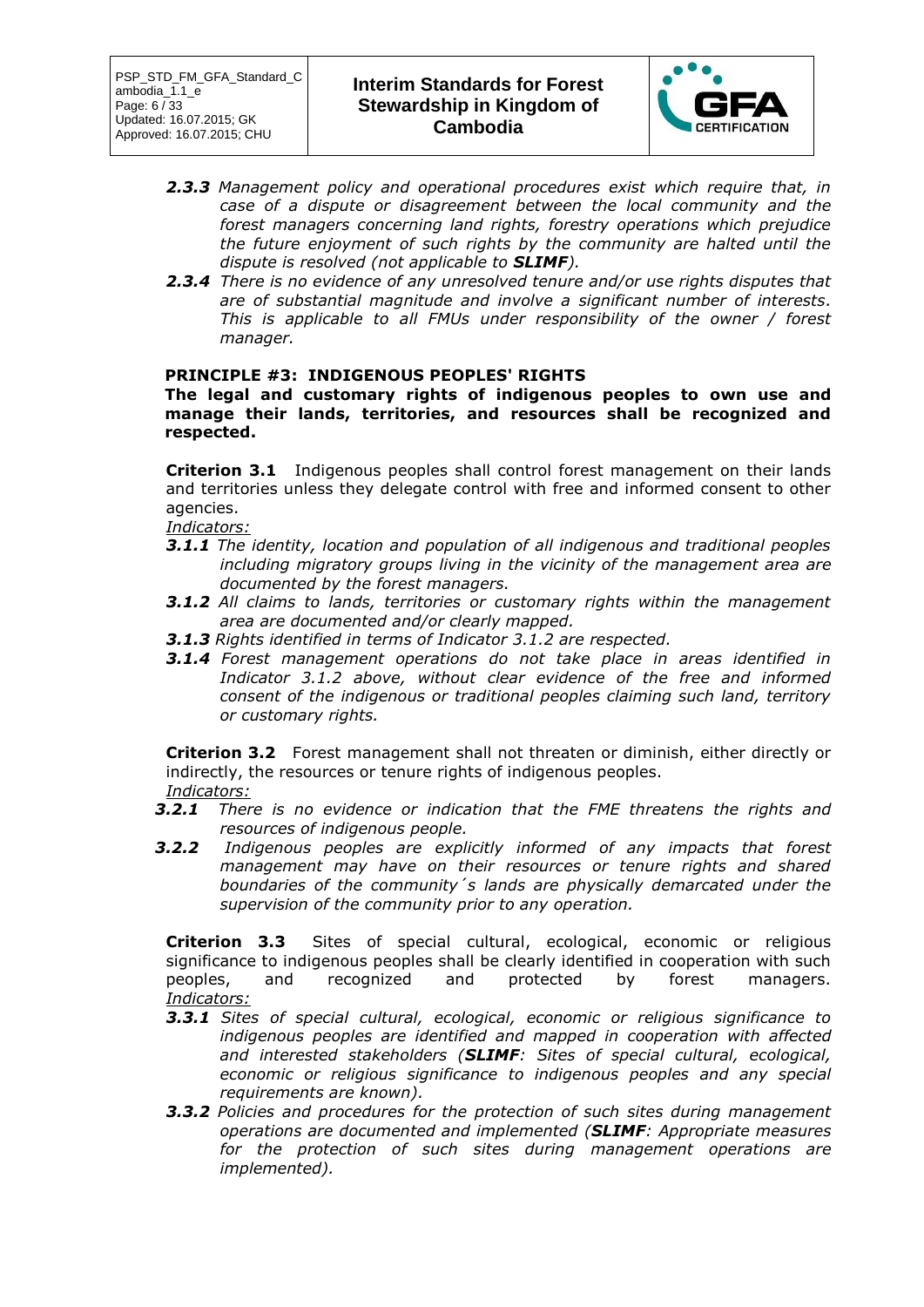

**Criterion 3.4** Indigenous peoples shall be compensated for the application of their traditional knowledge regarding the use of forest species or management systems in forest operations. This compensation shall be formally agreed upon with their free and informed consent before forest operations commence.

*Indicators:*

- *3.4.1 Indigenous peoples´ traditional knowledge regarding the use of forest species or management systems in forest operations, which is being or may be utilized commercially by the FME, is documented.*
- *3.4.2 Written or verbal agreements on terms of compensation exist when there is use of traditional knowledge for commercial purposes.*
- *3.4.3 All agreed compensation is paid.*

#### **PRINCIPLE #4: COMMUNITY RELATIONS AND WORKER'S RIGHTS Forest management operations shall maintain or enhance the long-term social and economic well-being of forest workers and local communities.**

**Criterion 4.1** The communities within, or adjacent to, the forest management area should be given opportunities for employment, training, and other services. *Indicators:*

- *4.1.1 Local and forest-dependent people have equal access to employment and training opportunities.*
- *4.1.2 In large scale operations (> 10.000 ha) training and/or other appropriate forms of assistance to local people and workers to meet the organisation´s long-term staffing requirements are developed and supported.*
- *4.1.3 Support is provided for local infrastructure and facilities at a level appropriate to the scale of the forest resources (not applicable to SLIMF operations).*
- *4.1.4 Employees are not discriminated in hiring, advancement, dismissal remuneration and employment related to social security.*
- *4.1.5 The forest manager shall ensure that all employees, contractors and subcontractors working in the forest of the certificate holder are paid a fair wage and other benefits, which meet or exceed all legal requirements and those provided in comparable occupations in the same region.*

**Criterion 4.2** Forest management should meet or exceed all applicable laws and/or regulations covering health and safety of employees and their families. *Indicators:*

- *4.2.1 Managers are familiar with relevant health and safety guidelines and regulations. For large scale organisations (> 10.000 ha) a written safety and health policy and management system are in place.*
- *4.2.2 Managers have assessed the risk to workers of particular tasks and equipment, and take measures to reduce or eliminate such risks (SLIMF: All work done in the forest must comply with health and safety laws and regulations).*
- *4.2.3 Safety training is carried out, relevant to the tasks of workers and the equipment used.*
- *4.2.4 Workers, including subcontractors, are provided with safety equipment, relevant to the tasks of workers, the equipment used and consistent with ILO Code of Practice on Safety and Health in Forestry. (SLIMF: All work done in the forest must comply with health and safety laws and regulations. The forest manager shall demonstrate reasonable efforts to comply with ILO Code of Practice on Safety and Health in Forestry if available in the country).*
- *4.2.5 Where workers stay in camps, conditions for accommodation and nutrition comply at least with ILO Code of Practice on Safety and Health in Forestry.*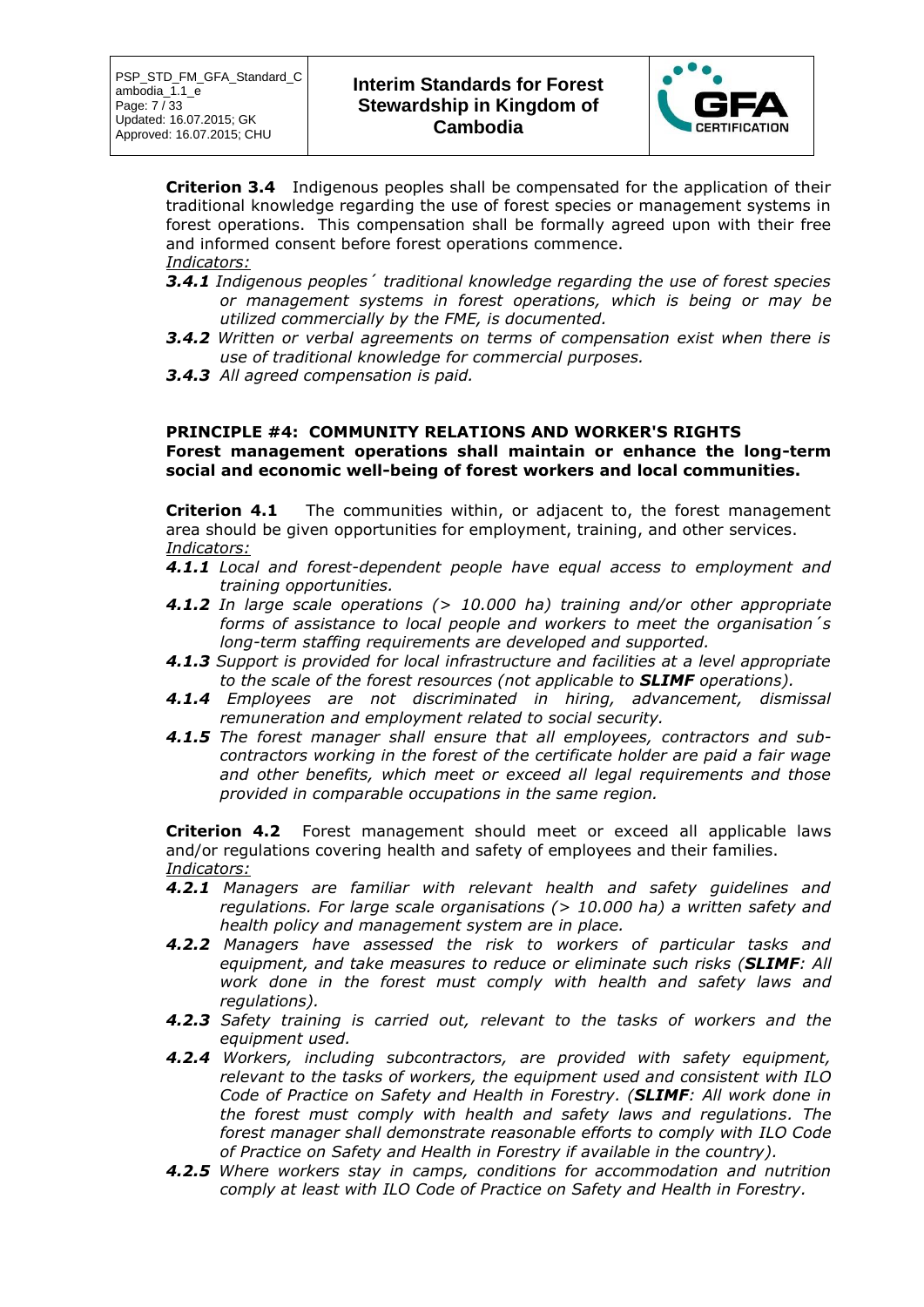

- *4.2.6 An internal control system to ensure health and care is in place (incl. Statistics on accidents).*
- *4.2.7 Health and care measures are supported by the employer (e. g. allowance for personal safety equipment).*
- *4.2.8 There is assured compensation benefits in case of accidents.*
- *4.2.9 Contractors not complying with all above mentioned indicators are excluded from forest operations.*
- *4.2.10 Wages and other social well being of labourers in the FMU, including subcontractors, are equal or higher than the average level in the region.*

**Criterion 4.3** The rights of workers to organize and voluntarily negotiate with their employers shall be guaranteed as outlined in Conventions 87 and 98 of the International Labour Organisation (ILO). *Indicators:*

- *4.3.1 Employment conditions comply with International Labour Organisation convention 87 (This Convention relates to the rights of workers to: freedom of association and protection of the right to organise).*
- *4.3.2 Employment conditions comply with International Labour Organisation convention 98 (This Convention relates to the rights of workers to: organise and bargain collectively).*
- *4.3.3 A point of contact for workers with problems is established. Workers should have the opportunity to express their concerns in confidential form (e.g. letter boxes).*
- *4.3.4 The wages, salaries and other social welfare benefits agreed between the employer and the employees or their representatives (e. g. unions) are fixed in the contracts.*

**Criterion 4.4** Management planning and operations shall incorporate the results of evaluations of social impact. Consultations shall be maintained with people and groups directly affected by management operations.

*Indicators:*

*4.4.1 There are systems in place that provide an evaluation of the social impact, appropriate to the size and intensity of their operations that:*

*-identifies affected groups*

*-includes consultation with affected groups*

- *-identifies the main impacts of the operation on those groups*
- *-specifies measures to ameliorate identified negative impacts*

*-provides for regular contact with affected groups to monitor effectiveness of measures.*

- *4.4.2 Adverse impacts, opportunities for positive impact and areas of potential conflicts identified by evaluations are adequately addressed in management planning (not applicable to SLIMF).*
- *4.4.3 An up-to-date list of stakeholders is maintained (SLIMF: Relevant stakeholders are known to the enterprise).*
- *4.4.4 Systems for periodical stakeholder consultation (e.g. round table meetings) are in place and implemented.*

**Criterion 4.5** Appropriate mechanisms shall be employed for resolving grievances and for providing fair compensation in the case of loss or damage affecting the legal or customary rights, property, resources, or livelihoods of local peoples. Measures shall be taken to avoid such loss or damage. *Indicators:*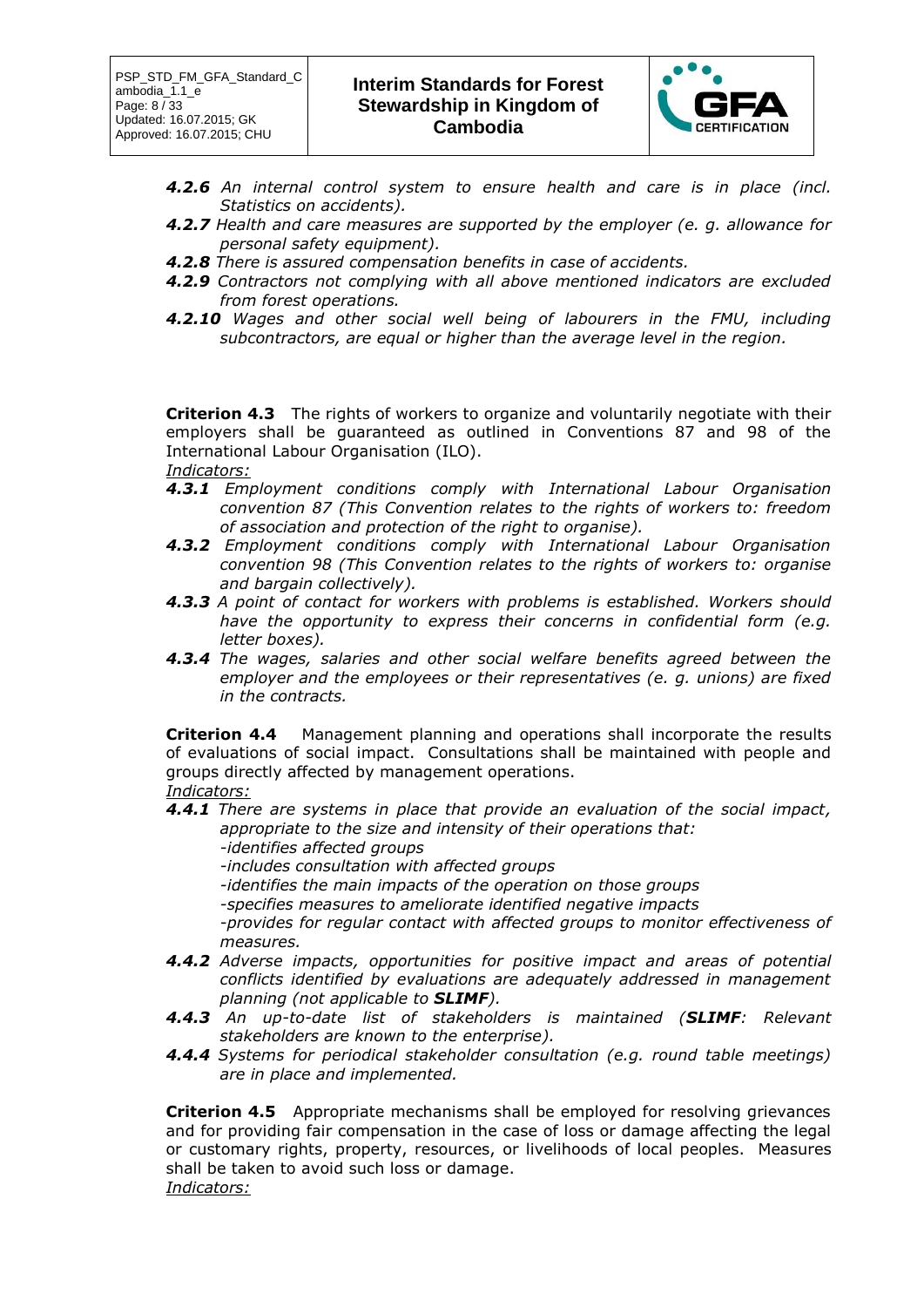

- *4.5.1 Procedures for consistently and effectively resolving disputes and grievances and determining compensation for loss or damage are implemented. Large scale operations (> 10.000 ha) have a written dispute resolution procedure and announce its existence in stakeholder meetings).*
- *4.5.2 The FME makes every reasonable effort to avoid losses and damages affecting local peoples, and in resolving grievances related to legal rights, damage compensation and negative impacts.*

## **PRINCIPLE # 5: BENEFITS FROM THE FOREST**

**Forest management operations shall encourage the efficient use of the forest's multiple products and services to ensure economic viability and a wide range of environmental and social benefits.**

**Criterion 5.1** Forest management should strive toward economic viability, while taking into account the full environmental, social, and operational costs of production, and ensuring the investments necessary to maintain the ecological productivity of the forest.

*Indicators:*

- *5.1.1 A work plan and budget is in place, showing expected costs and revenues for at least the current fiscal year.*
- *5.1.2 The annual budget specifies the costs associated with implementation of the social and environmental commitments identified (see Principle 4 and 6 of this standard), as well as all operational costs (SLIMF: The forest manager is aiming at being in an economically viable situation which permits long term forest management).*
- *5.1.3 The income predicted in the annual budget is based upon sound assumptions and is consistent with product values comparable to regional and national norms.*
- *5.1.4 Where necessary, investments are made to maintain the ecological productivity of the forest.*

**Criterion 5.2** Forest management and marketing operations should encourage the optimal use and local processing of the forest's diversity of products. *Indicators:*

- *5.2.1 When possible, the FME should promote the utilization and sustainable harvesting of common, lesser known species and non-timber-forest-products (not applicable to SLIMF).*
- *5.2.2 The enterprise sells its forest products preferably to local or regional processing industries if available*, unless there is a justifiable reason for not doing so.

**Criterion 5.3** Forest management should minimize waste associated with harvesting and on-site processing operations and avoid damage to other forest resources.

- *5.3.1 Harvesting techniques are designed to avoid log breakage, timber degrade and damage to the forest stand.*
- *5.3.2 Methods to avoid locally defined unacceptable damage to soil, water systems and wetlands, riparian zones, residual forest areas and sensitive sites are being implemented.*
- *5.3.3 On large enterprises (> 10.000 ha) on-site processing operations follow the latest standards and technologies and have written procedures specifying the measures to avoid damages.*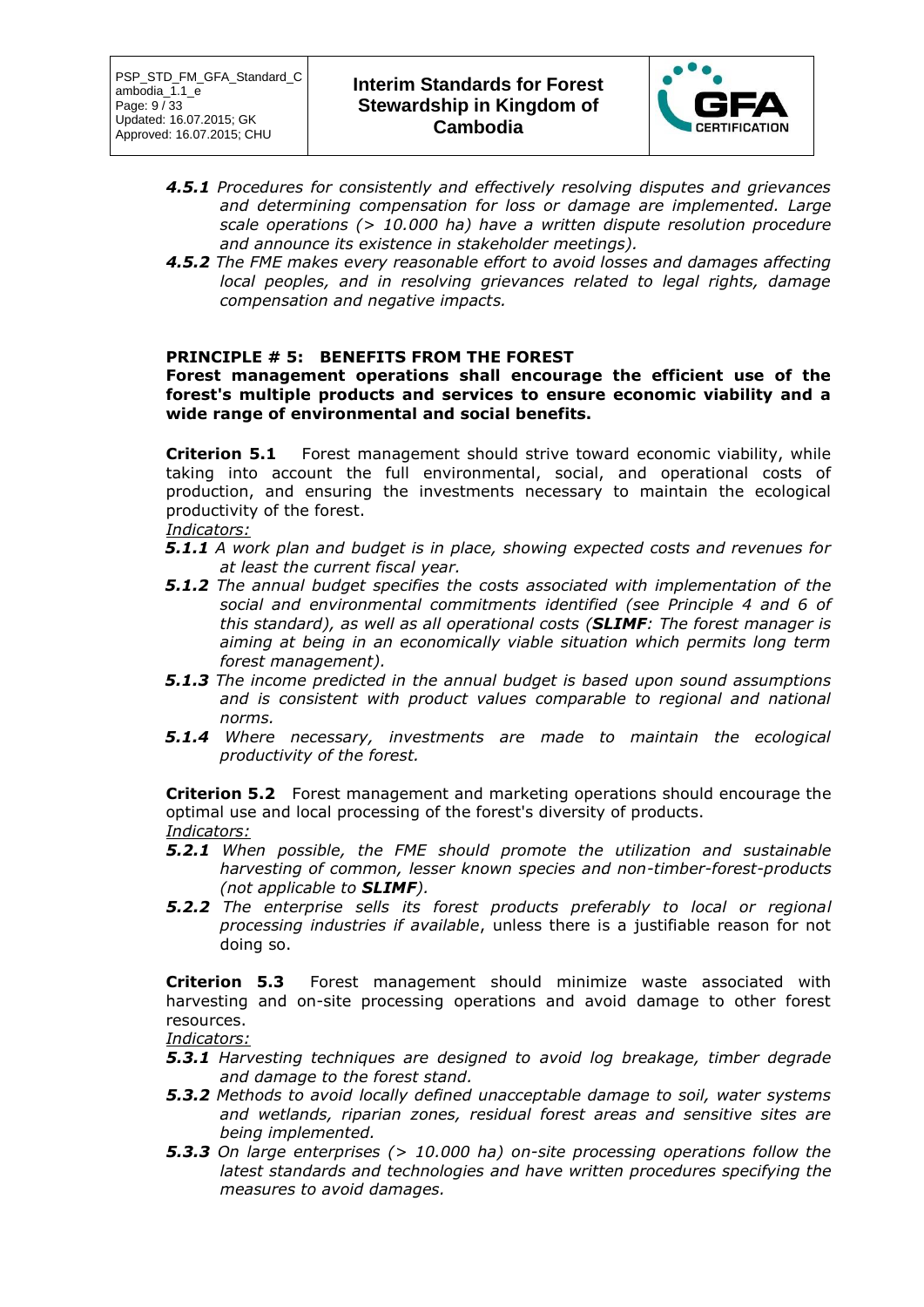

- *5.3.4 Harvested timber is transported from the forest before the deterioration or decomposition processes start.*
- *5.3.5 Wood waste and damages to the remaining forest during harvesting, on-site processing and extraction are minimized.*
- *5.3.6 Regular training courses on harvesting procedures and transportation methods for staff and workers are conducted.*

**Criterion 5.4** Forest management should strive to strengthen and diversify the local economy, avoiding dependence on a single forest product. *Indicators:*

- *5.4.1 Forest management is oriented at the production of a wide variety of forest products (timber and non-timber, including lesser known species) and services including tourism and recreation.(Not applicable to SLIMF).*
- *5.4.2 The utilisation of non-timber forest products by local community enterprises is encouraged where this does not jeopardize other management objectives.*

**Criterion 5.5** Forest management operations shall recognize, maintain, and, where appropriate, enhance the value of forest services and resources such as watersheds and fisheries.

*Indicators:*

- *5.5.1 Forest managers are aware of the range of forest services and resources such as watersheds and fisheries.*
- *5.5.2 Sensible or special areas like watersheds are considered in management planning and implementation and are designated on maps.*
- *5.5.3 Guidelines and measures for the protection and enhancement of forest values and services are in place and implemented.*
- *5.5.4 Forestry activities do not damage habitats of commercially or culturally significant fish species within the forest area or downstream.*

**Criterion 5.6** The rate of harvest of forest products shall not exceed levels which can be permanently sustained.

- *5.6.1 Planning of the annual allowable cut (AAC) is clearly stated in the forest management plan and is based on recognized (published) methods and in accordance to the management objectives set.*
- *5.6.2 The expected level of harvesting is clearly justified in terms of the permanently sustainable yield of the forest products on which the management plan is based.*
- *5.6.3 Volumes harvested are monitored, documented and taken into account during the planning process.*
- *5.6.4 Authorized harvesting of non-timber-forest-products does not exceed calculated replenishment rates over the long term.*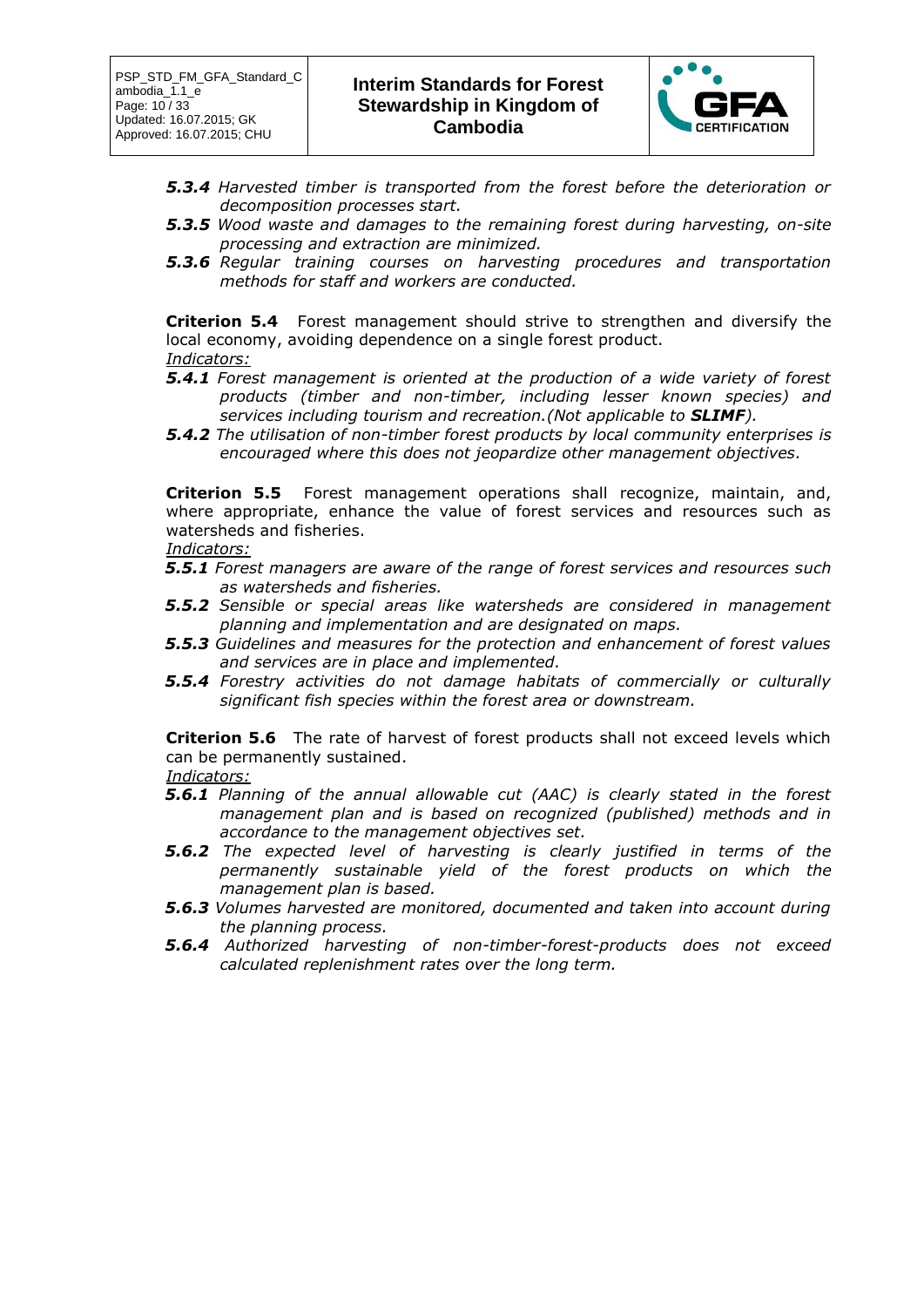

## **PRINCIPLE #6: ENVIRONMENTAL IMPACT**

**Forest management shall conserve biological diversity and its associated values, water resources, soils, and unique and fragile ecosystems and landscapes, and, by so doing, maintain the ecological functions and the integrity of the forest.**

**Criterion 6.1** Assessment of environmental impacts shall be completed - appropriate to the scale, intensity of forest management and the uniqueness of the affected resources -- and adequately integrated into management systems. Assessments shall include landscape level considerations as well as the impacts of on-site processing facilities. Environmental impacts shall be assessed prior to commencement of site-disturbing operations.

#### *Indicators:*

- *6.1.1 A system assessing environmental impacts appropriate to the scale and intensity of forest management, and the uniqueness of the affected resources is being implemented and documented prior to the start of any operation (SLIMF: Before starting any operation, the possible negative impacts are identified and the operations are designed to minimize them. Assessments do not need to be documented unless legally required).*
- *6.1.2 The results of these assessments are taken into account in subsequent operations and, if necessary, in the planning process.*

**Criterion 6.2** Safeguards shall exist which protect rare, threatened and endangered species and their habitats (e.g., nesting and feeding areas). Conservation zones and protection areas shall be established, appropriate to the scale and intensity of forest management and the uniqueness of the affected resources. Inappropriate hunting, fishing, trapping and collecting shall be controlled.

- *6.2.1 Rare, endangered or threatened species and their habitats (e.g. nesting and feeding areas) present or likely to be present are identified and mapped (SLIMF: Where known, rare and endangered species and their habitats are protected).*
- *6.2.2 Procedures to safeguard such species are documented and implemented (SLIMF: Procedures to safeguard such species are implemented).*
- *6.2.3 Conservation zones, protection areas and wildlife corridors are established and demarcated on maps, appropriate to the scale and intensity of forest management and the uniqueness of the affected resources (not applicable to single SLIMF operations).*
- *6.2.4 Selection of conservation zones and protected areas is justified in terms of their potential to maximise their contribution to the maintenance or enhancement of biodiversity.*
- *6.2.5 The movement of key plant and animal species between reserved and harvested areas is encouraged by retaining corridors of uncut forest based on streamsides with links up slopes and across ridges to connecting any large patches of forest which will not be harvested (not applicable to single SLIMF operations).*
- *6.2.6 Authorized hunting, fishing, grazing and collecting activities are managed to ensure they do not exceed sustainable levels.*
- *6.2.7 Inappropriate activities, such as illegal hunting or trapping of protected species are prevented.*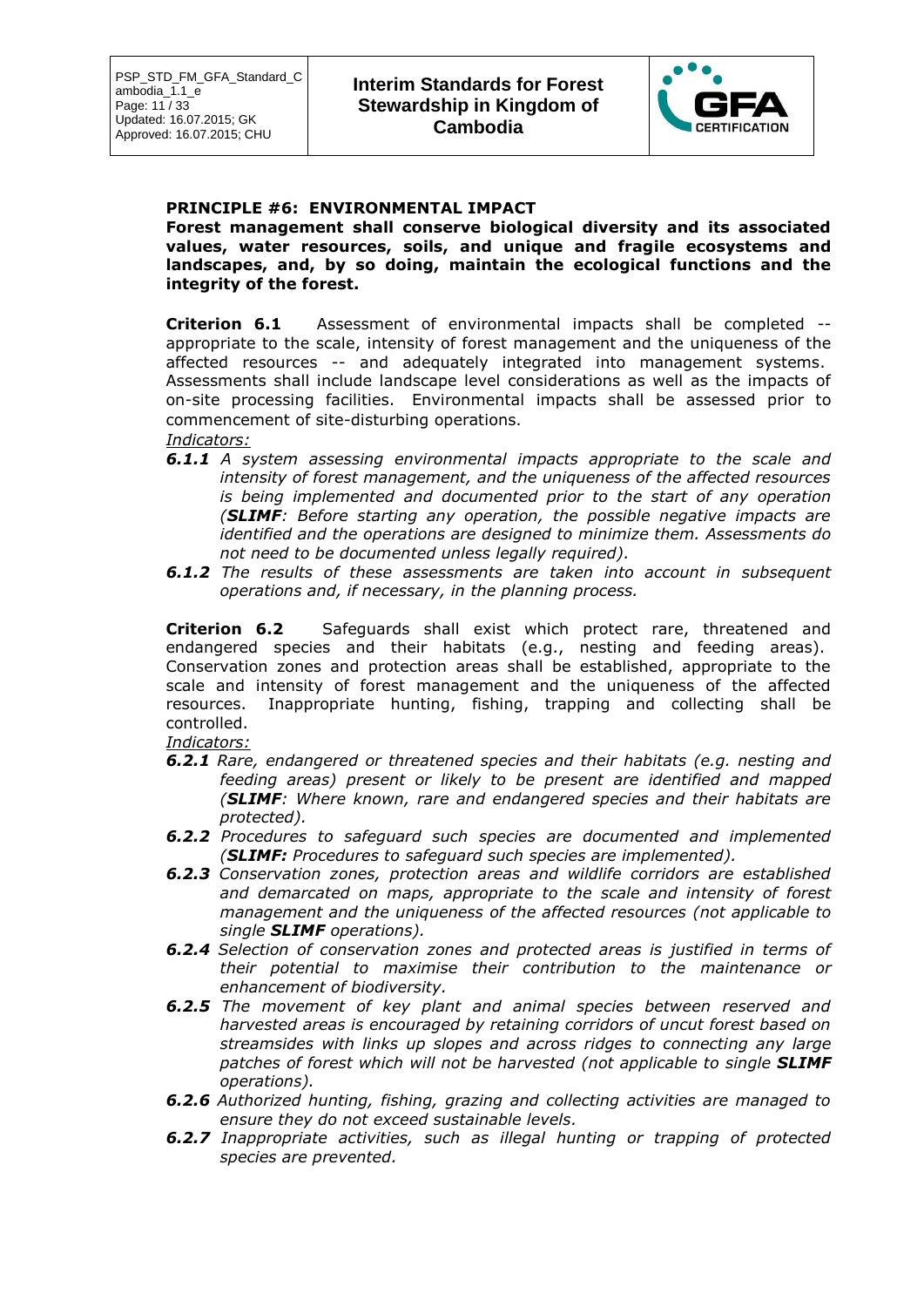

**Criterion 6.3** Ecological functions and values shall be maintained intact, enhanced, or restored, including:

- a) Forest regeneration and succession,
- b) Genetic, species, and ecosystem diversity,

c) Natural cycles that affect the productivity of the forest ecosystem.

*Indicators:*

- *6.3.1 The silvicultural system adopted is appropriate to the ecology of the forest.*
- *6.3.2 Systems that use small clearfell areas, selective felling and create varied age class have been considered.*
- *6.3.3 Forestry operations must, if appropriate to the silvicultural system, aim for a mixture of compartments differing in size, shape, species, and date of planting and felling, in harmony with the landscape.*
- *6.3.4 The scale of felling (e.g. coupe size) is commensurate with the natural dynamics of the forest type and the area under consideration (unless clearly justified silvicultural reasons are given).*
- *6.3.5 Selective felling and thinning regimes are designed to maintain genotypic Diversity.*
- *6.3.6 Biodiversity is routinely maintained by the retention of marginal habitats e.g. streamside vegetation, vegetation on rocky outcrops, swamps and heaths.*
- *6.3.7 Standing and fallen dead wood habitats are retained to an appropriate extend.*

**Criterion 6.4** Representative samples of existing ecosystems within the landscape shall be protected in their natural state and recorded on maps, appropriate to the scale and intensity of operations and the uniqueness of the affected resources.

#### *Indicator:*

*6.4.1 Representative samples of existing ecosystems within the landscape are protected in their natural state and recorded on maps, appropriate to the scale and intensity of operations and the uniqueness of the affected resources (SLIMF: Where representative samples of ecosystems are known to exist in the FMU these shall be protected).*

**Criterion 6.5** Written guidelines shall be prepared and implemented to: control erosion; minimize forest damage during harvesting, road construction, and all other mechanical disturbances; and protect water resources. *Indicators:*

- *6.5.1 Appropriate local guidelines on harvesting and road construction meeting national or regional best practise requirements (like e.g. FAO Model Code of Forest Harvesting Practice) are available to forest managers and superiors (SLIMF: All forest management operations that may damage soil (e.g. compaction, erosion) and methods to mitigate or avoid such are known) .*
- *6.5.2 Guidelines developed in terms of indicator 6.5.1 are implemented during operations and planning.*
- *6.5.3 Buffer zones are maintained along watercourses and around water bodies. These buffer zones are demarcated on maps and comply with specifications made in national and regional best practise guidelines (like e.g. FAO Model Code of Forest Harvesting Practice).*
- *6.5.4 Operators are aware of and able to implement adequate emergency procedures to clean up following accidental oil and chemical spillages.*
- *6.5.5 No pollution of adjacent waters with increased amounts of sediments is caused by the logging operations.*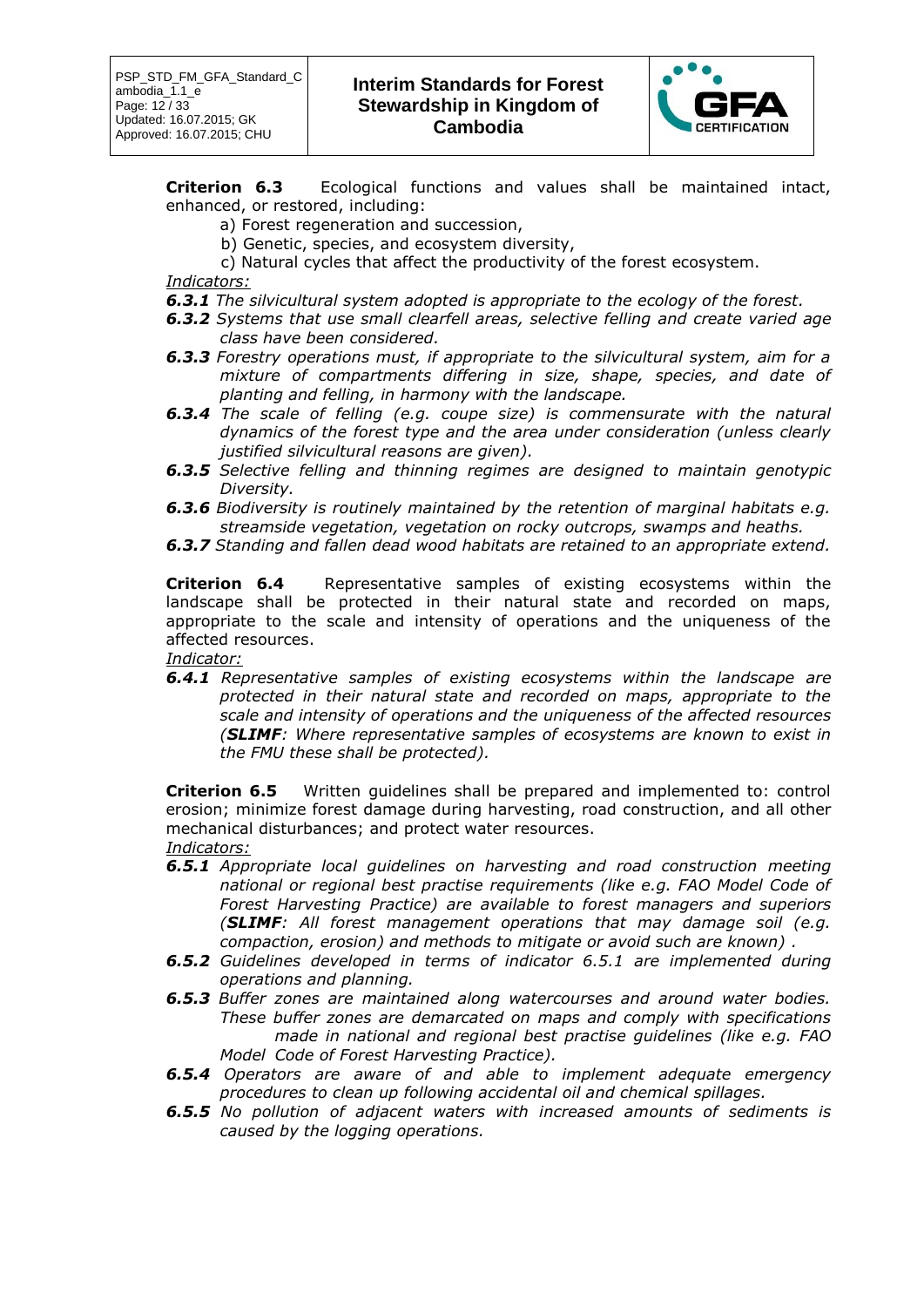

*6.5.6 Policies and procedures include the following norms, which are implemented:Protected areas are physically demarcated, at least temporarily, before any forest operations start on nearby land*

*-Harvesting machinery must not enter streams except at designated and designed stream crossings* 

*-Lop and top shall not be pushed into streams*

*-Extraction is stopped when soils are saturated*

*-The use of brash mats is specified, where appropriate.*

- *6.5.7 All timber harvest operations are carried out according to planning Instructions.*
- *6.5.8 Workers receive adequate training in harvesting and extraction methods. For large scale FMEs (> 10.000 ha) a written training program and training records are available.*

**Criterion 6.6** Management systems shall promote the development and adoption of environmentally friendly non-chemical methods of pest management and strive to avoid the use of chemical pesticides. World Health Organization Type 1A and 1B and chlorinated hydrocarbon pesticides; pesticides that are persistent, toxic or whose derivatives remain biologically active and accumulate in the food chain beyond their intended use; as well as any pesticides banned by international agreement, shall be prohibited. If chemicals are used, proper equipment and training shall be provided to minimize health and environmental risks. *Indicators:*

*6.6.1.Documented pest, disease and weed control strategies are available.*

- *6.6.2 Chemicals are only use when absolutely necessary to achieve defined management aims. Synthetic chemicals are only used where there is no known non-chemical alternative not entailing excessive costs.*
- *6.6.3 There is an up-to-date list of all pesticides used in the organisation that documents trade name and active ingredient. Where not provided by the product label, authorized applications, application methods and rates will also be documented.*
- *6.6.4 Prohibited pesticides are not used except where pesticides derogation has been obtained from the FSC Secretariat or an emergency exemption has been authorized by GFA prior to use.*
- *6.6.5 Use of chemicals (arboricides, insecticides, herbicides etc.) is strictly controlled.*
- *6.6.6 If chemicals are used, proper equipment is used for the application and staff is trained appropriately.*
- *6.6.7 Application of chemicals within 10m of watercourses and 30m around reservoirs and lakes is prohibited.*
- *6.6.8 Application if heavy rain is expected, during wet weather, on frozen snow– covered ground or ground that has baked dry during a drought is prohibited.*
- *6.6.9 Storage and handling of chemicals follows the latest guidelines on safety and health.*

**Criterion 6.7** Chemicals, containers, liquid and solid non-organic wastes including fuel and oil shall be disposed of in an environmentally appropriate manner at off-site locations.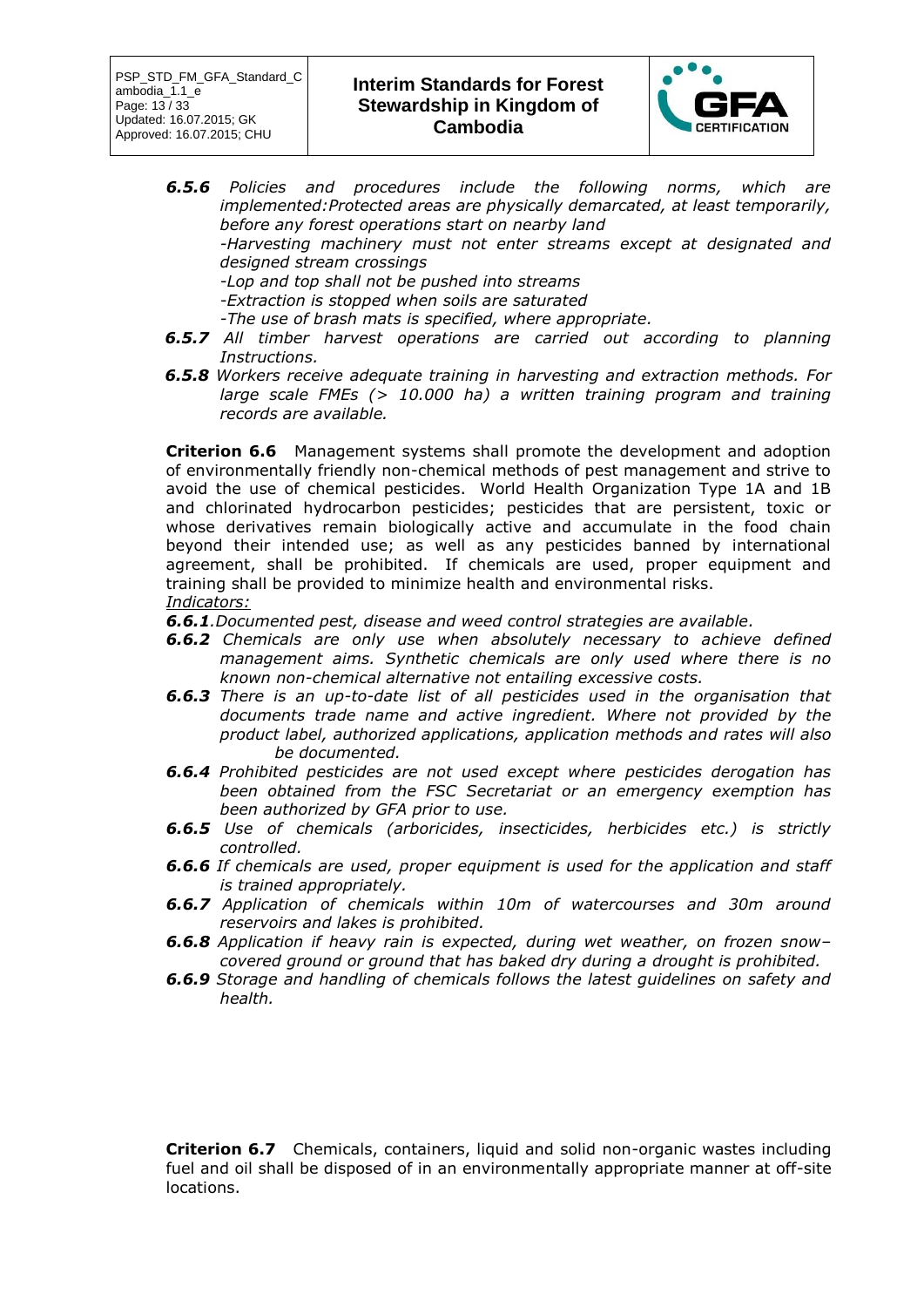

*Indicators:*

- *6.7.1 Guidelines describing the use and disposal of chemicals, containers, liquid and solid non-organic wastes, exist and are implemented.*
- *6.7.2 A staff member holds responsibility for the environmentally appropriate disposal of waste.*
- *6.7.3 Environmentally friendly lubricants and fuel are used with preference.*
- *6.7.4 Soils and water are being protected from pollution.*
- *6.7.5 Proper disposal of waste from equipment or supplies is done.*

**Criterion 6.8** Use of biological control agents shall be documented, minimized, monitored and strictly controlled in accordance with national laws and internationally accepted scientific protocols. Use of genetically modified organisms shall be prohibited.

*Indicators:*

- *6.8.1 There is a procedure in place and implemented for the documentation and monitoring of all use of biological control agents.*
- *6.8.2 The use of biological control agents is avoided or minimised by making use of best available alternative control methods not entailing excessive cost.*
- *6.8.3 No genetically modified organisms including planting material and biological control agents are used.*

**Criterion 6.9** The use of exotic species shall be carefully controlled and actively monitored to avoid adverse ecological impacts.

*Indicators:*

*6.9.1 The use of exotic species is justified in every single case.*

- *6.9.2 Exotic species used on a commercial scale should have no demonstrated adverse environmental effects or adverse impacts on the surrounding landscape and the natural species composition.*
- *6.9.3 The use of exotic species is actively monitored to avoid adverse ecological impacts such as unwanted regeneration.*

**Criterion 6.10** Conversion of natural forest into plantations or non-forest land uses within the forest management unit shall not occur, except in circumstances where **conversion:** 

a) entails a very limited portion of the forest management unit; and

b) does not occur on high conservation value forest areas; and

c) will enable clear, substantial, additional, secure, long term conservation benefits across the forest management unit.

- *6.10.1 There is no conversion of natural forest\* to plantations\*, nor conversion of natural forests\* to non-forest\* land use, nor conversion of plantations\* on sites directly converted from natural forest\* to non-forest\* land use, except when the conversion:*
	- *1) Affects a very limited portion\* of the Management Unit\*, and*
	- *2) The conversion will produce clear, substantial, additional, secure, longterm conservation\* benefits in the Management Unit\*; and*
	- *3) Does not damage or threaten High Conservation Values\*, nor any sites or resources necessary to maintain or enhance those High Conservation Values\*.*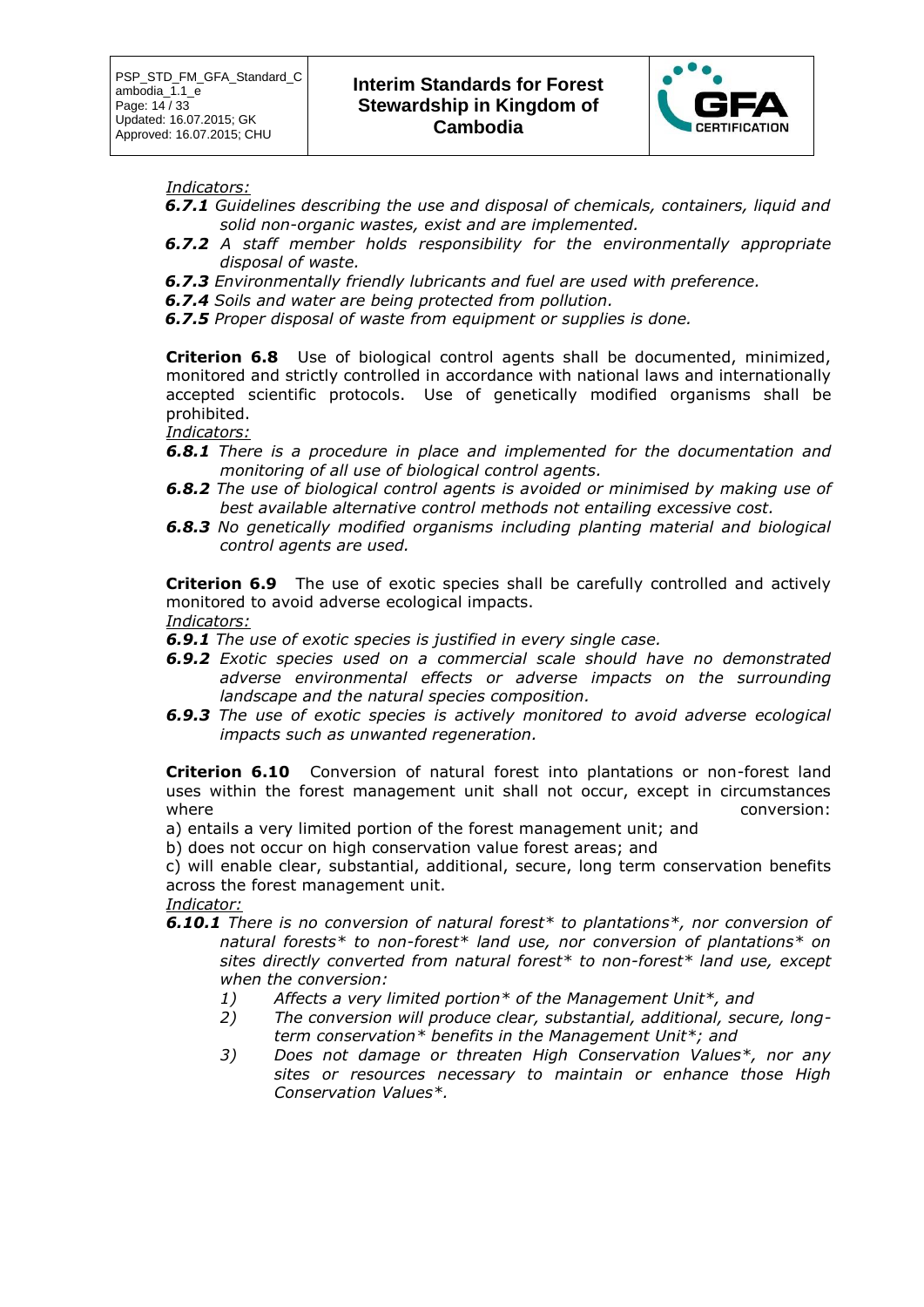

#### **PRINCIPLE #7: LAND-USE and MANAGEMENT PLAN**

**A management plan -- appropriate to the scale and intensity of the operations -- shall be written, implemented, and kept up to date. The long term objectives of management, and the means of achieving them, shall be clearly stated. The forest management plan is integrated into the overall land-use planning and is based on periodical inventories**.

**Criterion 7.1** The management plan and supporting documents shall provide: a) Management objectives.

b) Description of the forest resources to be managed, environmental limitations, land use and ownership status, socio-economic conditions, and a profile of adjacent lands.

c) Description of silvicultural and/or other management system, based on the ecology of the forest in question and information gathered through resource inventories.

d) Rationale for rate of annual harvest and species selection.

e) Provisions for monitoring of forest growth and dynamics.

f) Environmental safeguards based on environmental assessments.

g) Plans for the identification and protection of rare, threatened and endangered species.

h) Maps describing the forest resource base including protected areas, planned management activities and the contract of the contract of the contract of the contract of the contract of the contract of the contract of the contract of the contract of the contract of the contract of the contract of the

and land ownership.

i) Description and justification of harvesting techniques and equipment to be used. *Indicators:*

*7.1.1 The management plan gives information on the management objectives.*

- *7.1.2 The management plan gives a description of the forest resources to be managed, environmental limitations, land use and ownership status, socioeconomic conditions, and a profile of adjacent lands.*
- *7.1.3 The management plan gives a description of silvicultural and/or other management system, based on the ecology of the forest in question and information gathered through resource inventories.*
- *7.1.4 The management plan gives a rationale for rate of annual harvest and species selection.*
- *7.1.5 The management plan gives provisions for monitoring of forest growth and Dynamics.*
- *7.1.6 The management plan gives environmental safeguards based on environmental assessments.*
- *7.1.7 Plans for the identification and protection of rare, threatened and endangered Species.*
- *7.1.8 Maps describing the forest resource base including protected areas, planned management activities and land ownership.*
- *7.1.9 Description and justification of harvesting techniques and equipment to be used.*

**Criterion 7.2** The management plan shall be periodically revised to incorporate the results of monitoring or new scientific and technical information, as well as to respond to changing environmental, social and economic circumstances.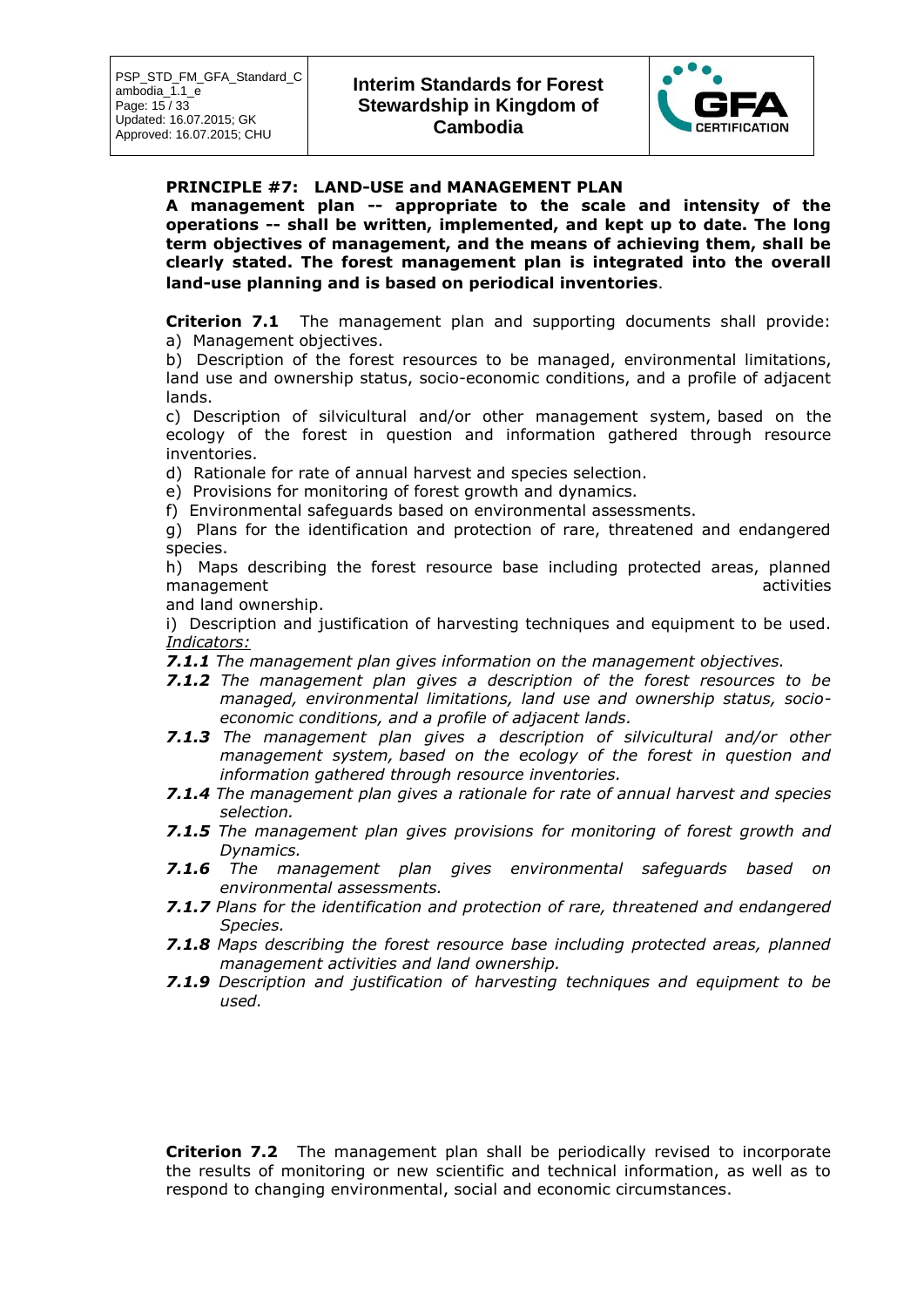

*Indicators:*

- *7.2.1 There is a procedure in place for the regular revision and updating of the management plan.*
- *7.2.2 In the revision of the management plan relevant opinions of research institutes, environmental and social non-government organisations are considered.*
- *7.2.3 There is evidence, that changing environmental, social and economic considerations have been included in the revision of the management plan.*
- *7.2.4 A method to evaluate new scientific and technical developments for the inclusion into the revised management plan is in place.*
- *7.2.5 Annual operation plans with maps exist and are congruent with the approved forest management plan.*

**Criterion 7.3** Forest workers shall receive adequate training and supervision to ensure proper implementation of the management plan. *Indicators:*

- *7.3.1 Special further training on ecological and technical aspects of forest management is offered and supported.*
- *7.3.2 Forest workers are thoroughly introduced to their tasks.*
- *7.3.3 Forest workers are aware of the objectives of forest management.*
- *7.3.4 The work of the forest workers is checked at appropriate intervals by the forest manager.*

**Criterion 7.4** While respecting the confidentiality of information, forest managers shall make publicly available a summary of the primary elements of the management plan, including those listed in Criterion 7.1. *Indicators:*

*7.4.1 Regular summaries of the primary elements of the management plan, including those listed in Criterion 7.1 are available to the public. Large scale enterprises (> 10.000 ha) actively inform the public during regular stakeholder meetings (see 4.4.4) (SLIMF: upon request, FME shall make available relevant parts of the management plan to stakeholders who are directly affected by the forest management activities).*

## **PRINCIPLE #8: MONITORING AND ASSESSMENT**

#### **Monitoring shall be conducted -- appropriate to the scale and intensity of forest management -- to assess the condition of the forest, yields of forest products, chain of custody, management activities and their social and environmental impacts.**

**Criterion 8.1** The frequency and intensity of monitoring should be determined by the scale and intensity of forest management operations as well as the relative complexity and fragility of the affected environment. Monitoring procedures should be consistent and replicable over time to allow comparison of results and assessment of change.

### *Indicators:*

*8.1.1 All activities that require monitoring are identified .*

- *8.1.2 A plan and design, based upon consistent and replicable procedures exists and is implemented for periodic monitoring and reporting.*
- *8.1.3 The frequency and expense of monitoring is appropriate to scale and intensity of forest management operations as well as the relative complexity of the affected environment.*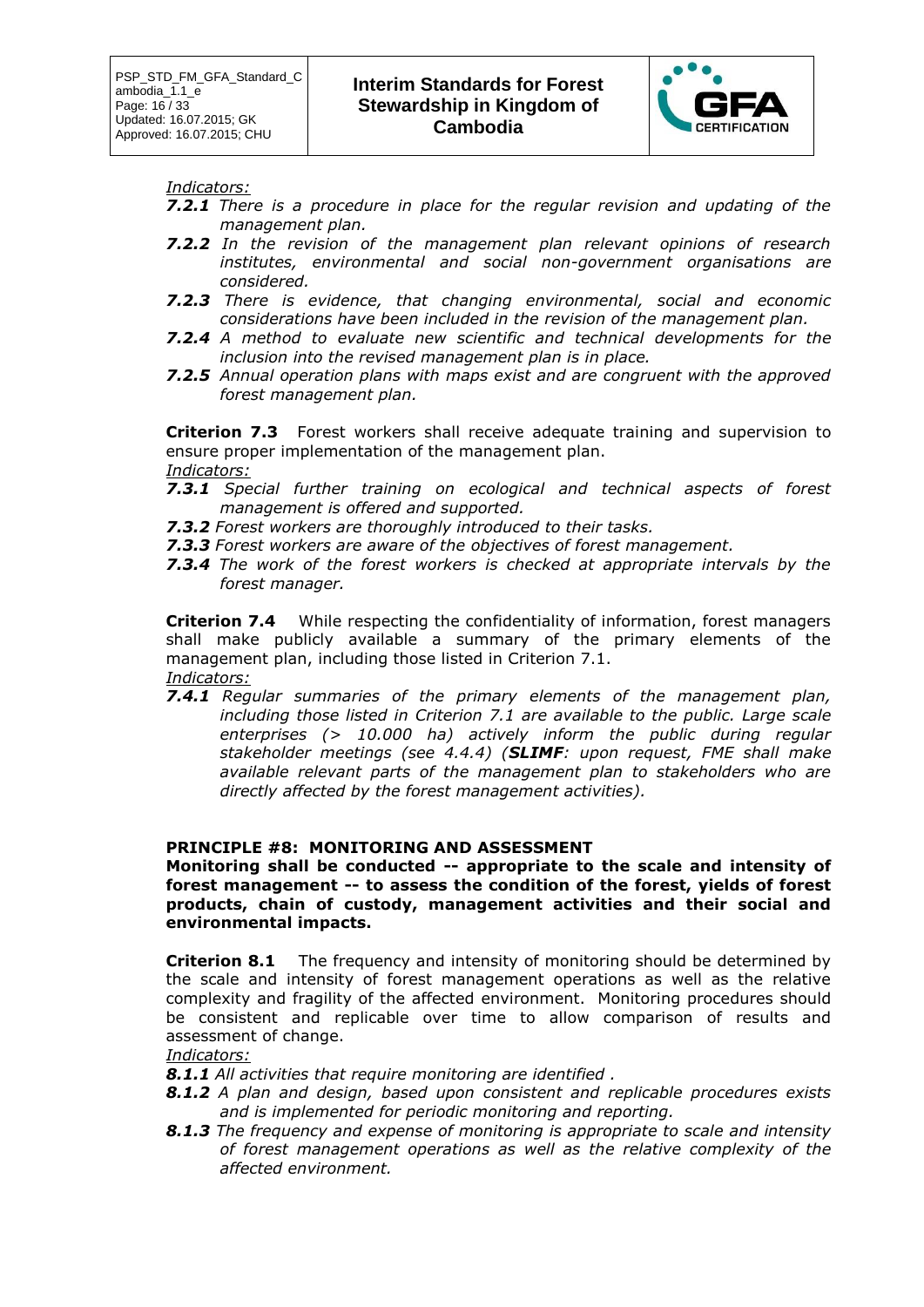

**Criterion 8.2** Forest management should include the research and data collection needed to monitor, at a minimum, the following indicators:

- a) Yield of all forest products harvested.
- b) Growth rates, regeneration and condition of the forest.
- c) Composition and observed changes in the flora and fauna.
- d) Environmental and social impacts of harvesting and other operations.
- e) Costs, productivity, and efficiency of forest management.
- *Indicators:*

*8.2.1 Yields of all forest products harvested are recorded.*

- *8.2.2 Where standard growth models or information on regeneration of commercial species is not known, there is a programme in place to collect detailed information for future management.*
- *8.2.3 The condition of the forest (presence of pests, diseases, evidence of soil compaction, erosion etc) is regularly monitored and reviewed.*
- *8.2.4 Conservation areas (see 6.2) are regularly monitored to ensure that there is no evidence of deterioration or disturbance.*
- *8.2.5 Composition and changes in the flora and fauna and the effectiveness of conservation activities, particularly of rare, threatened and endangered species are monitored.*
- *8.2.6 Indicators of environmental and social impacts of forest operations, including health and safety, are determined and monitoring data collected.*
- *8.2.7 Contractors´ performance is monitored, including compliance with contract Specifications.*
- *8.2.8 Costs of all forest management activities are recorded and evaluated to judge productivity, and efficiency of forest management.*

**Criterion 8.3** Documentation shall be provided by the forest manager to enable monitoring and certifying organizations to trace each forest product from its origin, a process known as the "chain of custody."

- *Indicators:*
- *8.3.1 Forest products that are to be sold as certified are readily identifiable as originating from the evaluated forest. This may be achieved through physical marking of the timber, a system of paper control, daily or weekly production records, or a combination of these and similar techniques.*
- *8.3.2 All products sold by the forest operation as certified are recorded with: product type ("FSC 100%" unless introduction of other terms in FSC COC standards), quantity or volume, date, FSC license number (GFA-FM/COCxxxxxx), customer, and information on forest gate. This is backed up by evidence in the bookkeeping system (invoices, bills of lading, orders etc.).*
- *8.3.3 Any use of the FSC trademark is in accordance with FSC trademark standard (FSC-STD-50-001 and related/replacing FSC policies) and is approved by GFA or other authorized institutions prior to application.*

**Criterion 8.4** The results of monitoring shall be incorporated into the implementation and revision of the management plan. *Indicators:*

- *8.4.1 There is a system that demonstrates how to incorporate monitoring results into the implementation revision of the management plan(SLIMF: refer to indicators 7.2.3 and 7.2.4).*
- *8.4.2 Changes to management proposed in the course of analysis of monitoring results are implemented (SLIMF: refer to indicators 7.2.3 and 7.2.4).*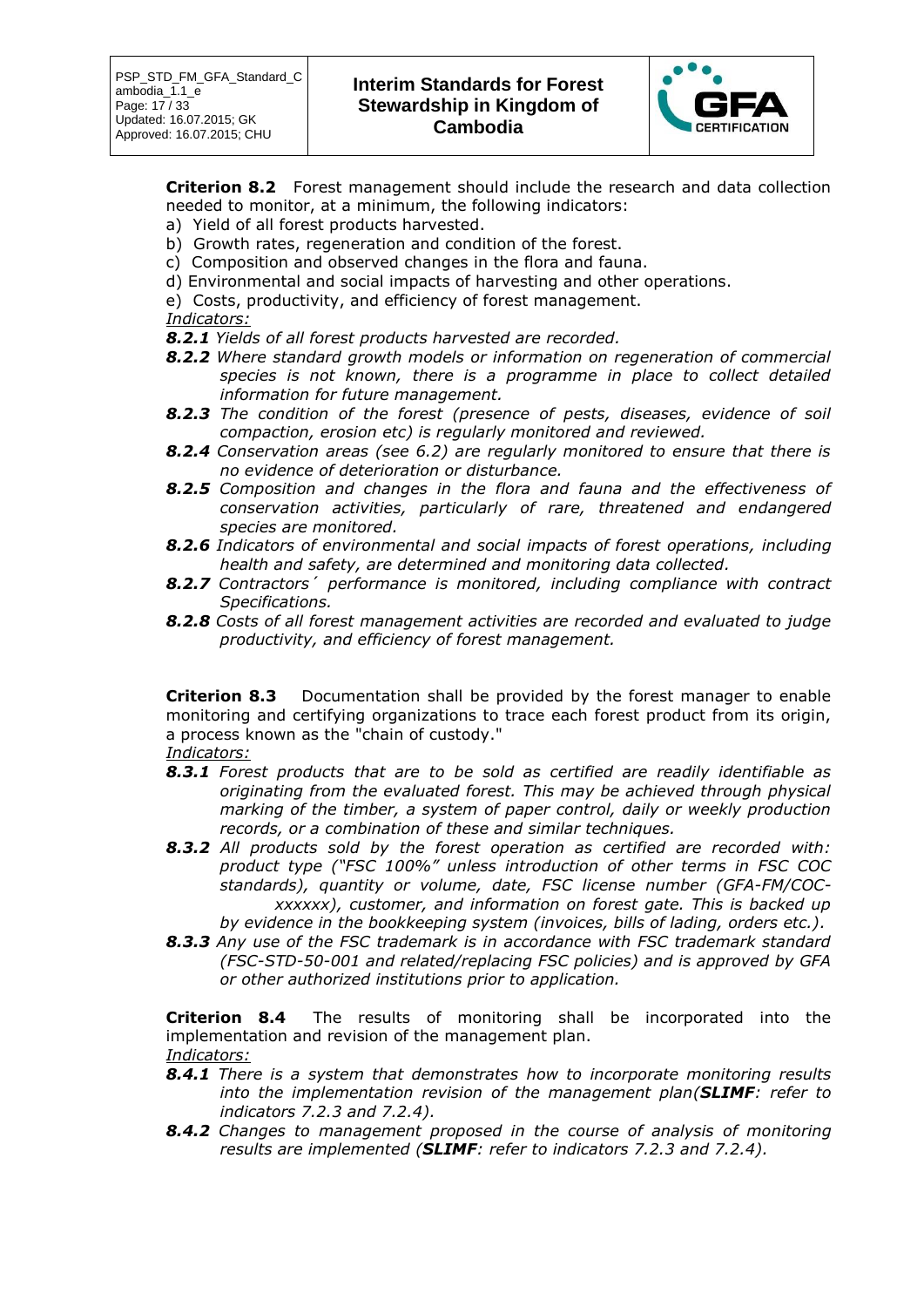

**Criterion 8.5** While respecting the confidentiality of information, forest managers shall make publicly available a summary of the results of monitoring indicators, including those listed in Criterion 8.2. *Indicators:*

*8.5.1 Regular summaries of monitoring results and analysis by FMU are available to the public. Large scale enterprises (> 10.000 ha) actively inform the public during regular stakeholder meetings (see 4.4.4). (SLIMF: upon request, FME shall make available relevant parts of the management plan to stakeholders who are directly affected by the forest management activities).*

**PRINCIPLE #9: MAINTENANCE OF HIGH CONSERVATION VALUE FORESTS Management activities in high conservation value forests shall maintain or enhance the attributes which define such forests. Decisions regarding high conservation value forests shall always be considered in the context of a precautionary approach.**

**Criterion 9.1** Assessment to determine the presence of the attributes consistent with High Conservation Value Forests will be completed, appropriate to scale and intensity of forest management.

*Indicators:*

- *9.1.1 The FMU has been adequately assessed (in consultation with relevant organisations, e.g. conservation organisations, regulatory authorities and other local and national stakeholders) and any HCVF and their biological and/or socio-economic or cultural attributes have been identified.*
- *9.1.2 The assessment procedure is documented and records of the consultation and sources of information are maintained.*
- *9.1.3 If HCV are present, the management is familiar with the existent attributes and maps are available that locate HCV forests and other protected areas.*

**Criterion 9.2** The consultative portion of the certification process must place emphasis on the identified conservation attributes, and options for the maintenance thereof.

*Indicators / Important questions:*

- *9.2.1 The owner/manager has determined appropriate management prescriptions for the HCVF in consultation with relevant organisations, e.g. conservation organisations, regulatory authorities and other local and national stakeholders.*
- *9.2.2 When an HCVF has been identified for its socio-economic or cultural attributes, there should be joint analysis and decision making with the stakeholders directly affected; all reasonable efforts should be made to establish co-management agreements with these stakeholders.*

**Criterion 9.3** The management plan shall include and implement specific measures that ensure the maintenance and/or enhancement of the applicable conservation attributes consistent with the precautionary approach. These measures shall be specifically included in the publicly available management plan summary.

- *9.3.1 The management plan specifies identified HCV attributes and maps show the critical areas.*
- *9.3.2 The management plan specifies measures that ensure the maintenance and/or enhancement of the applicable HCV attributes.*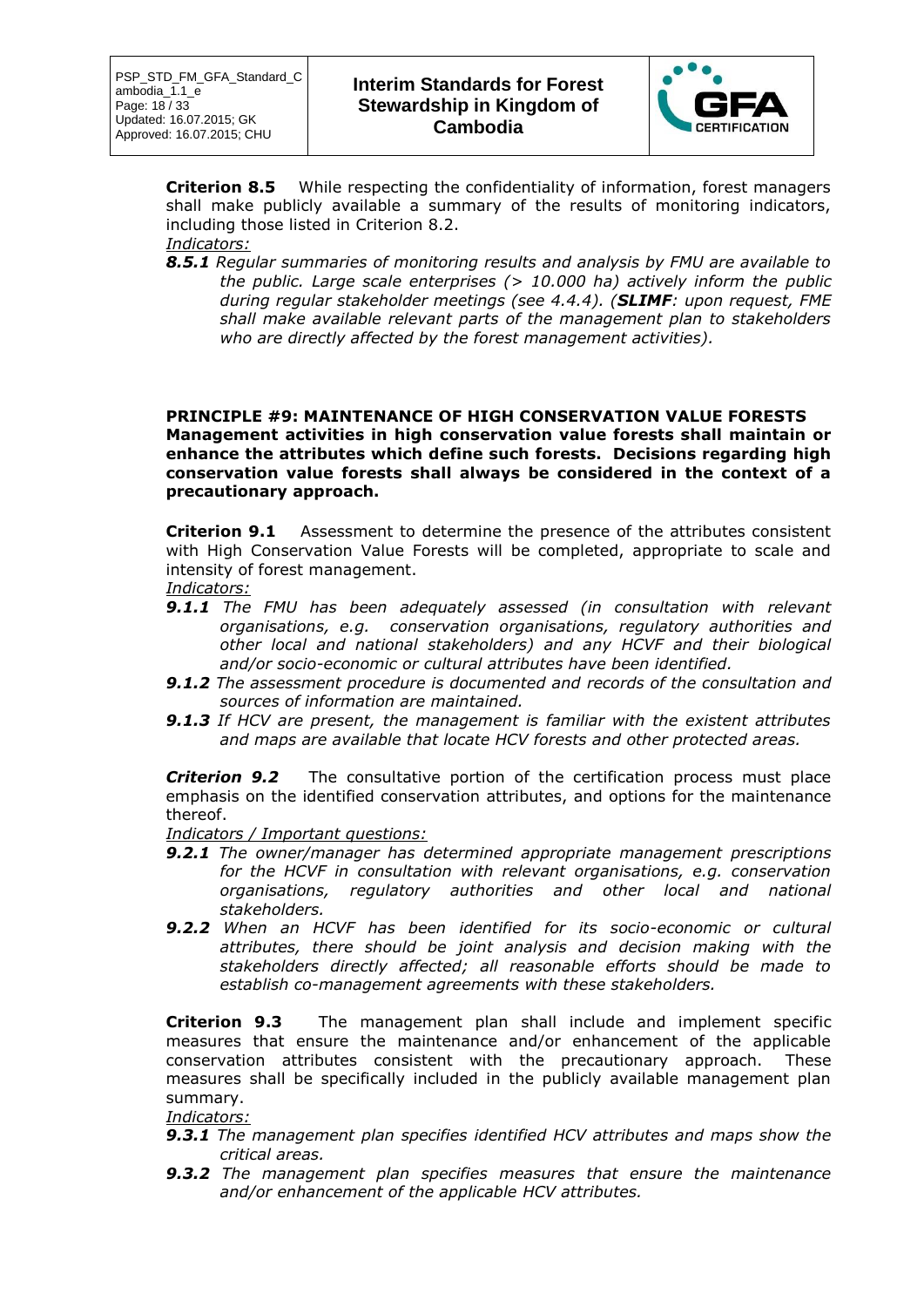

*9.3.3 The public summary of the management plan is available as under 7.5. and contains the prescribed measures to enhance the identified HCV attributes.*

**Criterion 9.4** Annual monitoring shall be conducted to assess the effectiveness of the measures employed to maintain or enhance the applicable conservation attributes.

*Indicators:*

- *9.4.1 Monitoring indicators and frequency are defined in consultation with relevant organisations, e.g. conservation organisations, regulatory authorities and other local and national stakeholders, to monitor effectiveness of each measure described in the management plan (SLIMF: Refer indicators 8.2.4 – 8.2.6) .*
- *9.4.2 Records of monitoring are kept and used to adapt future management.*

## **PRINCIPLE # 10: PLANTATIONS**

**Plantations shall be planned and managed in accordance with Principles and Criteria 1 - 9, and Principle 10 and its Criteria. While plantations can provide an array of social and economic benefits, and can contribute to satisfying the world's needs for forest products, they should complement the management of, reduce pressures on, and promote the restoration and conservation of natural forests.**

**Criterion 10.1** The management objectives of the plantation, including natural forest conservation and restoration objectives, shall be explicitly stated in the management plan, and clearly demonstrated in the implementation of the plan. *Indicators:*

- *10.1.1 Objectives of plantation management are included in the management plan, recognizing natural forest conservation and restoration.*
- *10.1.2 Forest management plan includes strategies or elements to conserve natural forests and to restore degraded sites.*
- *10.1.3 Clear evidence of the implementation of the management plan is given. -> see also C 7.1 - 7.5*

**Criterion 10.2** The design and layout of plantations should promote the protection, restoration and conservation of natural forests, and not increase pressures on natural forests. Wildlife corridors, streamside zones and a mosaic of stands of different ages and rotation periods shall be used in the layout of the plantation, consistent with the scale of the operation. The scale and layout of plantation blocks shall be consistent with the patterns of forest stands found within the natural landscape.

*Indicators:*

- *10.2.1 Plantation management is designed to maintain or enhance characteristics of adjacent natural forest.*
- *10.2.2 Policies and procedures are implemented which ensure that:*
	- *a) a mosaic of stand ages and rotations are created and maintained;*
	- *b) wildlife corridors are provided;*

*c) where there are corridors of natural vegetation by streamsides or in gullies* 

*d) these are protected from planting and harvesting operations, and developed*

*e) into streamside reserved areas.*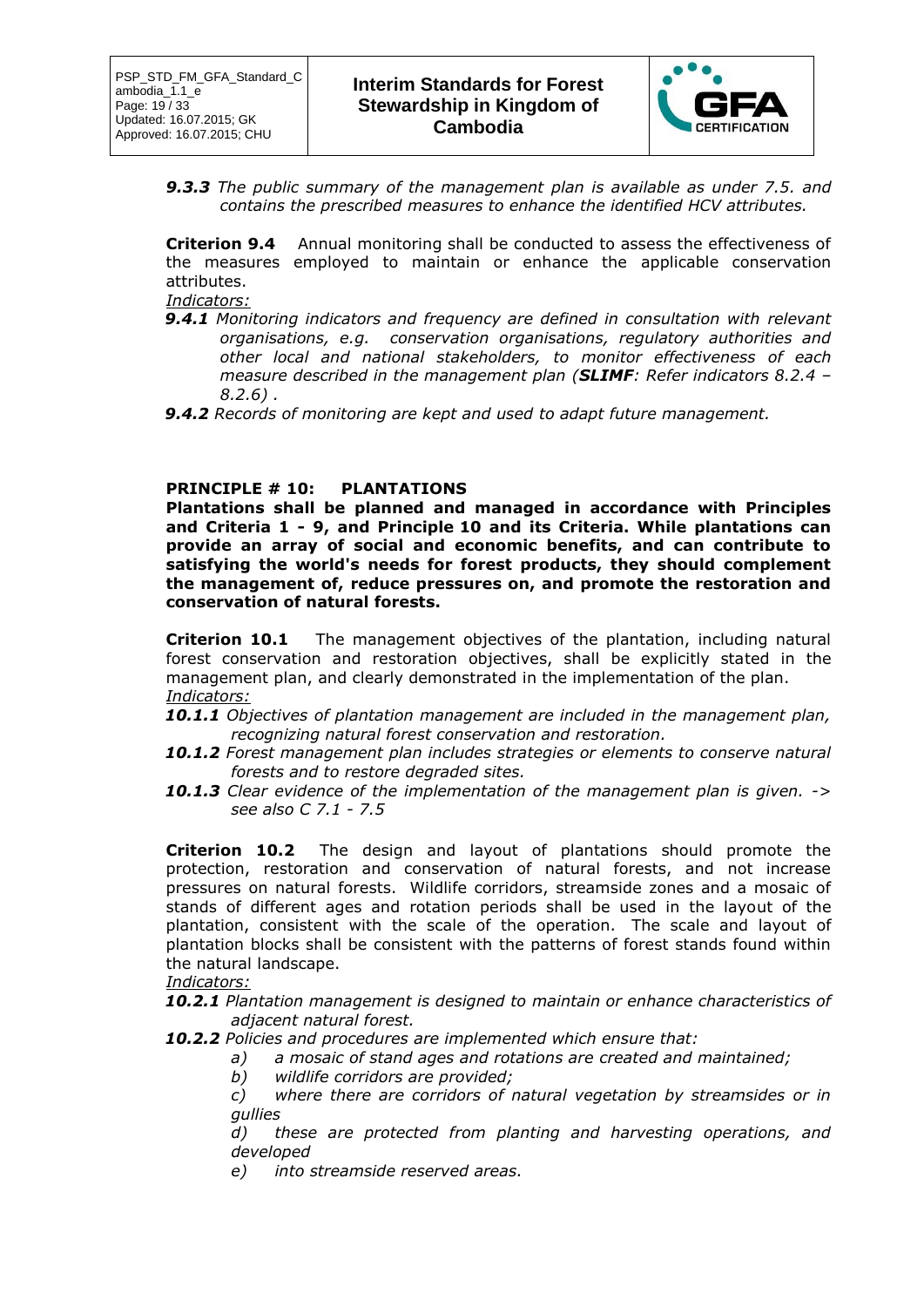

- *10.2.3 Both general siting and internal design of plantations are in harmony with the landscape of the area.*
- *10.2.4 Forest plantation plan of FMU is in consistence with local development plans (provincial, district and communal level).*

**Criterion 10.3** Diversity in the composition of plantations is preferred, so as to enhance economic, ecological and social stability. Such diversity may include the size and spatial distribution of management units within the landscape, number and genetic composition of species, age classes and structures. *Indicators:*

- *10.3.1 Plantation management maintains and/or enhances landscape diversity by varying block size and their distribution in the landscape.*
- *10.3.2 Management makes provision for the use of a variety of tree species and provenances or other plants.*
- *10.3.3 Not applicable to SLIMF operations: A minimum 20% of the plantation*  consists of mixed species crops, unless it is consistent with the natural *distribution pattern for the species in the region concerned.*
- *10.3.4 Forestland classification materials are available and mapped under suitable scale.*
- *10.3.5 A forest plantation design exists and is approved by competent agencies if requested by law.*

**Criterion 10.4** The selection of species for planting shall be based on their overall suitability for the site and their appropriateness to the management objectives. In order to enhance the conservation of biological diversity, native species are preferred over exotic species in the establishment of plantations and the restoration of degraded ecosystems. Exotic species, which shall be used only when their performance is greater than that of native species, shall be carefully monitored to detect unusual mortality, disease, or insect outbreaks and adverse ecological impacts.

## *Indicators:*

- *10.4.1 There is a clear justification for the choice of species and genotypes chosen for the plantation, which takes into account the objectives of the plantation, and the climate, geology and soils at the planting sites.*
- *10.4.2 If exotic species were chosen, the greater performance has to be proven.*
- *10.4.3 Invasive species are not planted.*
- *10.4.4 A documented procedure to monitor the performance of exotic species in place and implemented.*
- *10.4.5 Emphasis should be placed on planting and/or applied research on forest species native to the region.*

**Criterion 10.5** A proportion of the overall forest management area, appropriate to the scale of the plantation and to be determined in regional standards, shall be managed so as to restore the site to a natural forest cover. *Indicators:*

- *10.5.1 An appropriate proportion (in general 5 – 10 %) of the overall forest management area is managed so as to restore the site to a natural forest cover (SLIMF: Improvements to the ecological value of the plantation are made where conservation features exists).*
- **10.5.2** A documented strategy (as part of the management plan) for the area to be *restored to a natural forest is available and being implemented.*
- *10.5.3 The area to be restored to a natural forest cover is demarcated on maps and considered in planning documents.*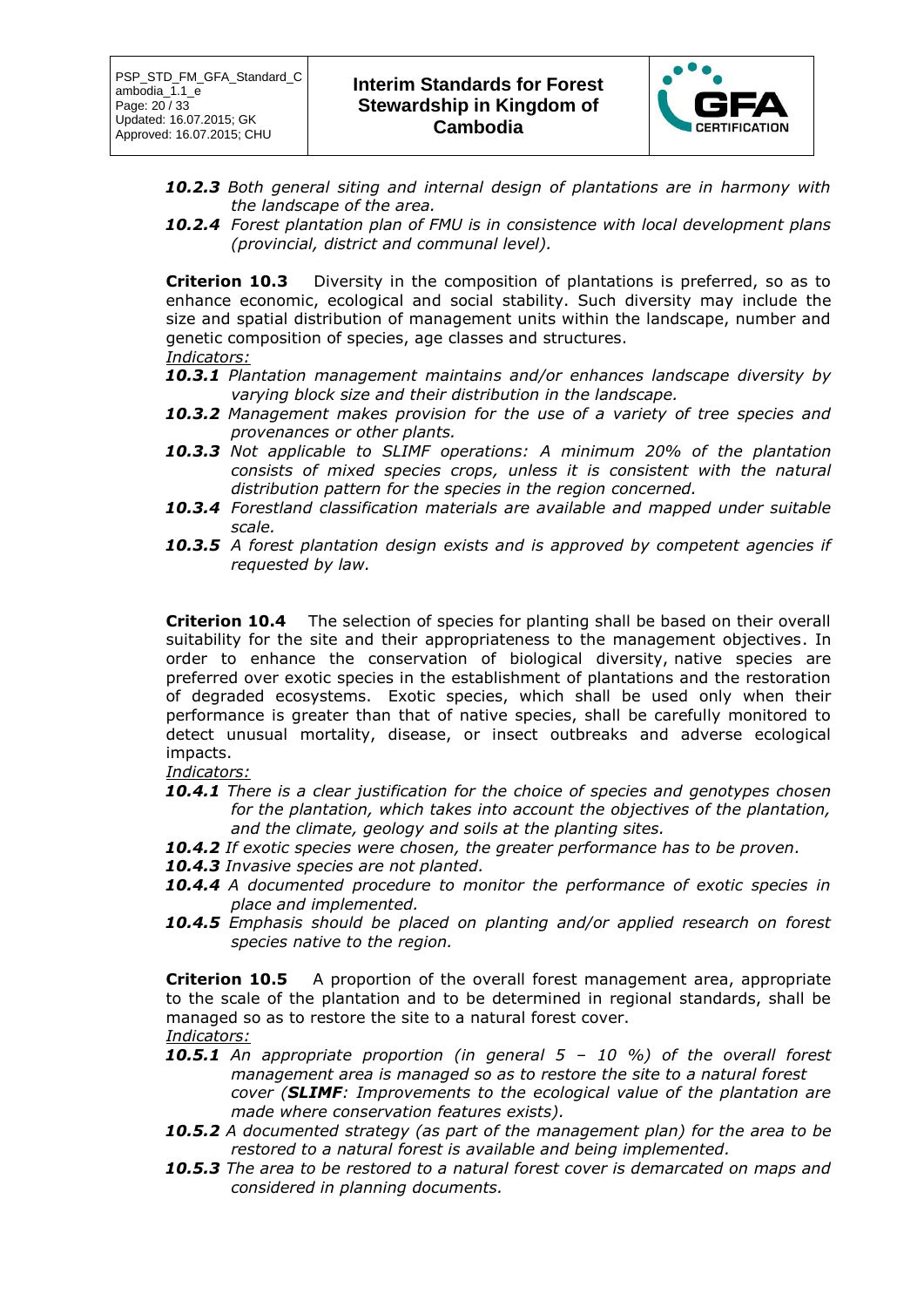

**Criterion 10.6** Measures shall be taken to maintain or improve soil structure, fertility, and biological activity. The techniques and rate of harvesting, road and trail construction and maintenance, and the choice of species shall not result in long term soil degradation or adverse impacts on water quality, quantity or substantial deviation from stream course drainage patterns. *Indicators:*

- *10.6.1 Means to protect soils and water resources are explicitly detailed in management plans or supporting documents.*
- *10.6.2 Plans and procedures for reforestation after harvesting are designed to minimise exposure of bare soil, and to ensure that trees are re-established as rapidly as possible.*
- *10.6.3 There is no evidence of site degradation in the field.*
- *10.6.4 Management practices do not cause a reduction in water quantity and/or alter drainage patterns.*

**Criterion 10.7** Measures shall be taken to prevent and minimize outbreaks of pests, diseases, fire and invasive plant introductions. Integrated pest management shall form an essential part of the management plan, with primary reliance on prevention and biological control methods rather than chemical pesticides and fertilizers. Plantation management should make every effort to move away from chemical pesticides and fertilizers, including their use in nurseries. *Indicators:*

- *10.7.1 The principle forest pests and diseases are identified.*
- *10.7.2 A documented procedure for integrated pest management, including invasive plants, with primary reliance on prevention and biological control methods is being implemented.*
- *10.7.3 The need for fire management and control has been evaluated and, if necessary, a procedure and adequate equipment for the prevention and fight of forest fires is being implemented.*
- *10.7.4 A policy to minimise the use of chemicals and fertilizers, including their use in nurseries, is being implemented.*

**Criterion 10.8** Appropriate to the scale and diversity of the operation, monitoring of plantations shall include regular assessment of potential on-site and off-site ecological and social impacts, (e.g. natural regeneration, effects on water resources and soil fertility, and impacts on local welfare and social well-being), in addition to those elements addressed in principles 8, 6 and 4. No species should be planted on a large scale until local trials and/or experience have shown that they are ecologically well-adapted to the site, are not invasive, and do not have significant negative ecological impacts on other ecosystems. Special attention will be paid to social issues of land acquisition for plantations, especially the protection of local rights of ownership, use or access.

- *10.8.1 There is no large scale planting of species that have not been shown to be appropriate to the site on the basis of local trials or experience.*
- *10.8.2 Plantations are not established on sites of important or sensitive ecosystems; areas of high or unique biological diversity; planned conservation or protection areas or where there are possible adverse effects on an important water catchment area.*
- *10.8.3 Monitoring includes evaluation of potential onsite and off-site ecological and social impacts of plantation activities (also see criterion 8.2). (SLIMF: FME shall document negative environmental or social impacts and design and implement measures to address the impacts).*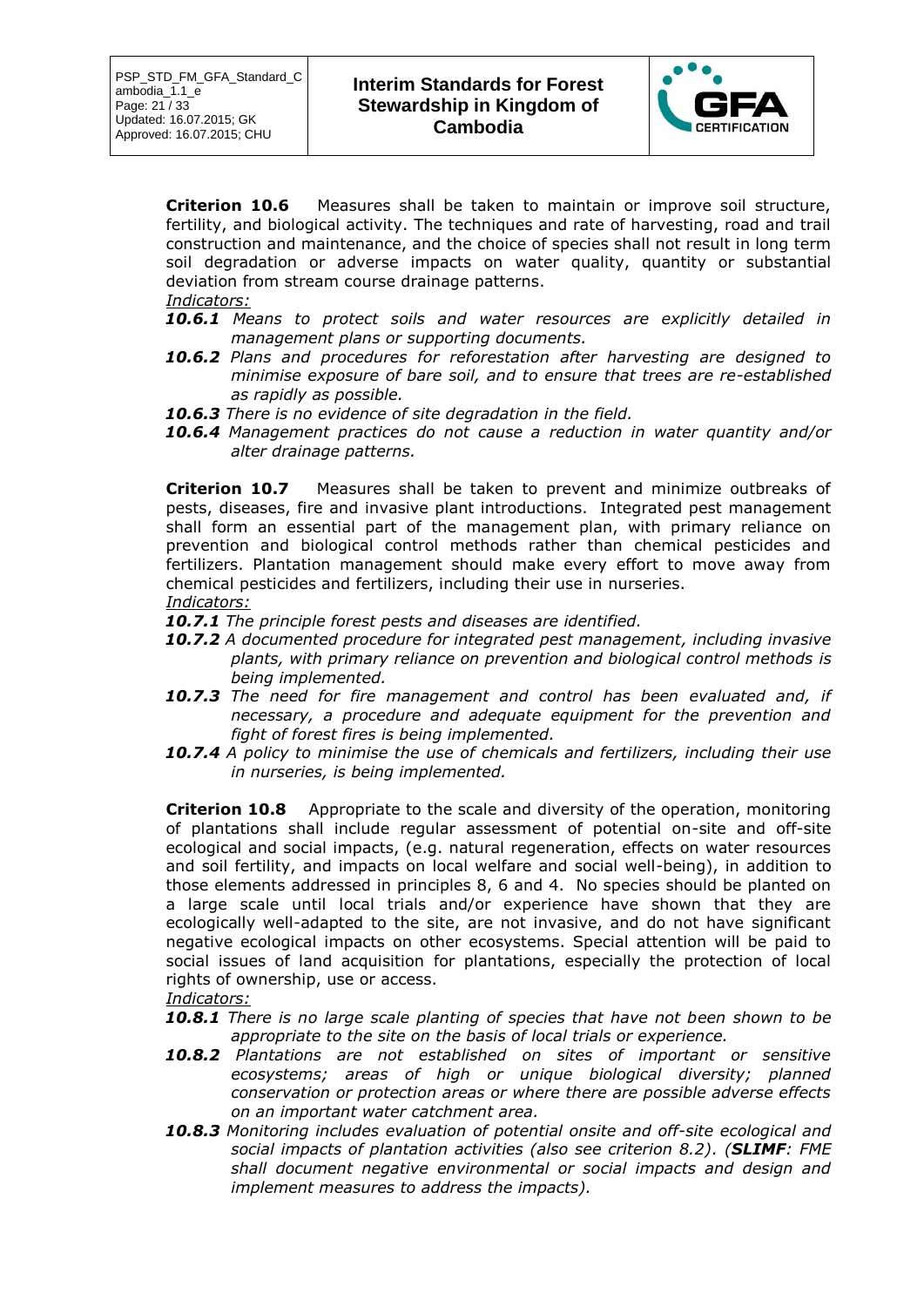

*10.8.4 The purchase of lands or land leases for plantation establishment does not adversely impact the community and/or resource use by local people and no plantations will be established on lands where ownership and use rights have not been settled.*

**Criterion 10.9** Plantations established in areas converted from natural forests after November 1994 normally shall not qualify for certification. Certification may be allowed in circumstances where sufficient evidence is submitted to the certification body that the manager/owner is not responsible directly or indirectly of such conversion.

*Indicator:*

*10.9.1 There is written evidence that the plantation was not established on land converted from natural forest after November 1st 1994 (but see 6.10 and 0.9), unless there is clear evidence that the current owner(s) and manager(s) were not directly or indirectly responsible for the conversion.*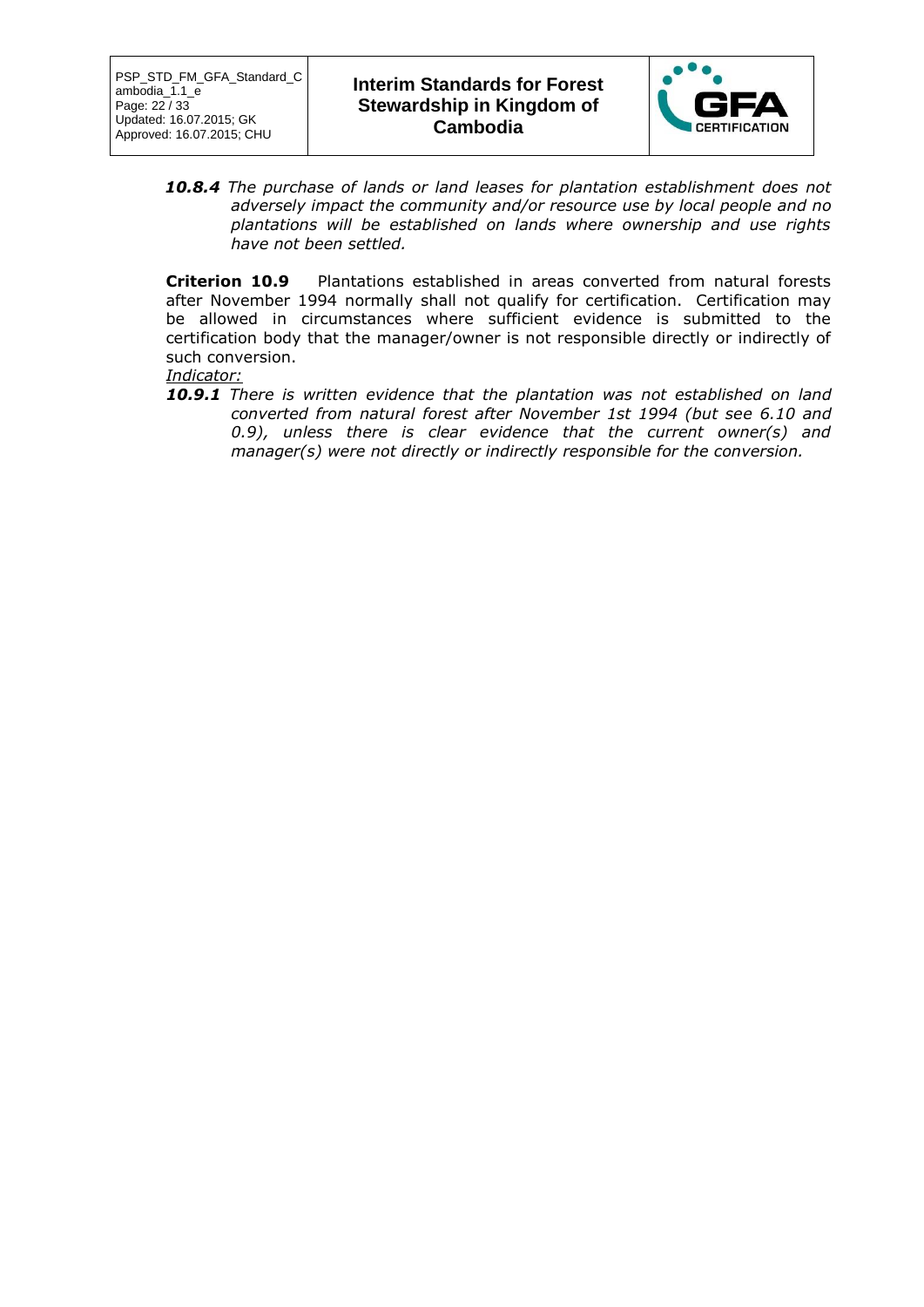

## **ANNEX 1: GLOSSARY**

(from: "FSC Principle and Criteria". FSC Document No. 1.2, Revised Version of January 1999)

Words in this document are used as defined in most standard English language dictionaries. The precise meaning and local interpretation of certain phrases (such as local communities) should be decided in the local context by forest managers and certifiers. In this document, the words below are understood as follows:

**Biological diversity:** The variability among living organisms from all sources including, inter alia, terrestrial, marine and other aquatic ecosystems and the ecological complexes of which they are a part; this includes diversity within species, between species and of ecosystems. (see Convention on Biological Diversity, 1992)

**Biological diversity values:** The intrinsic, ecological, genetic, social, economic, scientific, educational, cultural, recreational and aesthetic values of biological diversity and its components. (see Convention on Biological Diversity, 1992)

**Biological control agents:** Living organisms used to eliminate or regulate the population of other living organisms.

**Chain of custody:** The channel through which products are distributed from their origin in the forest to their end-use.

**Chemicals:** The range of fertilizers, insecticides, fungicides, and hormones which are used in forest management.

**Criterion** (pl. Criteria): A means of judging whether or not a Principle (of forest stewardship) has been fulfilled.

**Customary rights:** Rights which result from a long series of habitual or customary actions, constantly repeated, which have, by such repetition and by uninterrupted acquiescence, acquired the force of a law within a geographical or sociological unit.

**Ecosystem:** A community of all plants and animals and their physical environment, functioning together as an interdependent unit.

**Endangered species:** Any species which is in danger of extinction throughout all or a significant portion of its range.

**Exotic species:** An introduced species not native or endemic to the area in question.

**Forest integrity:** The composition, dynamics, functions and structural attributes of a natural forest.

**Forest management/manager:** The people responsible for the operational management of the forest resource and of the enterprise, as well as the management system and structure, and the planning and field operations.

**Genetically modified organisms:** Biological organisms which have been induced by various means to consist of genetic structural changes.

**Indigenous lands and territories:** The total environment of the lands, air, water, sea, sea-ice, flora and fauna, and other resources which indigenous peoples have traditionally owned or otherwise occupied or used. (Draft Declaration of the Rights of Indigenous Peoples: Part VI)

**Indigenous peoples:** "The existing descendants of the peoples who inhabited the present territory of a country wholly or partially at the time when persons of a different culture or ethnic origin arrived there from other parts of the world, overcame them and, by conquest, settlement, or other means reduced them to a non-dominant or colonial situation; who today live more in conformity with their particular social, economic and cultural customs and traditions than with the institutions of the country of which they now form a part, under State structure which incorporates mainly the national, social and cultural characteristics of other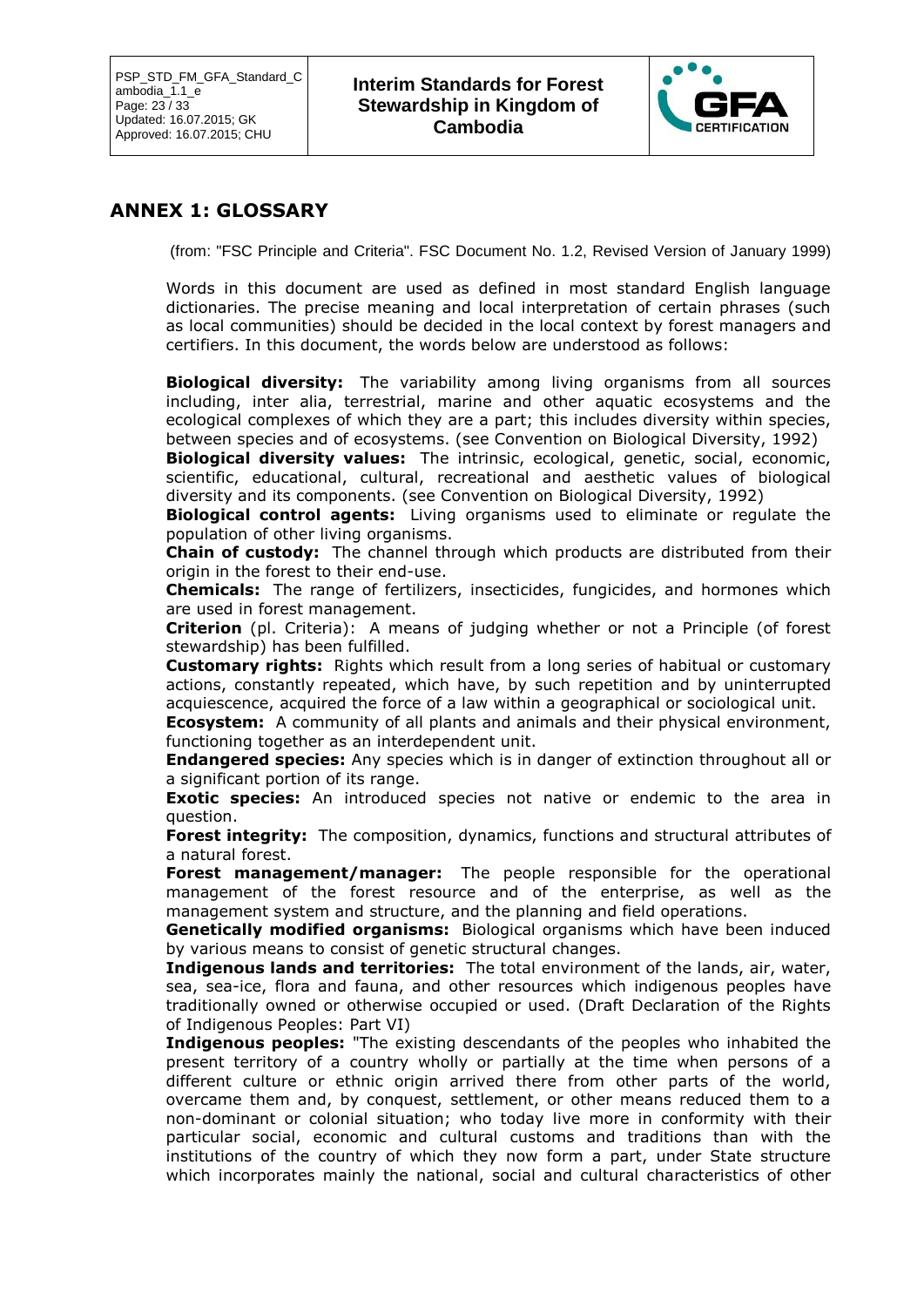

segments of the population which are predominant." (Working definition adopted by the UN Working Group on Indigenous Peoples).

#### **High Conservation Value Forests:**

High Conservation Value Forests are those that possess one or more of the following attributes:

a) forest areas containing globally, regionally or nationally significant:

- concentrations of biodiversity values (e.g. endemism, endangered species, refugia); and/or
- large landscape level forests, contained within, or containing the management unit, where viable populations of most if not all naturally occurring species exist in natural patterns of distribution and abundance

2) forest areas that are in or contain rare, threatened or endangered ecosystems 3) forest areas that provide basic services of nature in critical situations (e.g. watershed protection, and the protection of the protection, and the protection, and the protection,  $\mathbf{p}$ 

erosion control)

4) forest areas fundamental to meeting basic needs of local communities (e.g. subsistence, health) and/or critical to local communities' traditional cultural identity (areas of cultural, ecological, economic or religious significance identified in cooperation with such local communities).

**Landscape**: A geographical mosaic composed of interacting ecosystems resulting from the influence of geological, topographical, soil, climatic, biotic and human interactions in a given area.

**Local laws:** Includes all legal norms given by organisms of government whose jurisdiction is less than the national level, such as departmental, municipal and customary norms.

**Long term:** The time-scale of the forest owner or manager as manifested by the objectives of the management plan, the rate of harvesting, and the commitment to maintain permanent forest cover. The length of time involved will vary according to the context and ecological conditions, and will be a function of how long it takes a given ecosystem to recover its natural structure and composition following harvesting or disturbance, or to produce mature or primary conditions.

**Native species:** A species that occurs naturally in the region; endemic to the area.

**Natural cycles:** Nutrient and mineral cycling as a result of interactions between soils, water, plants, and animals in forest environments that affect the ecological productivity of a given site.

**Natural Forest:** Forest areas where many of the principal characteristics and key elements of native ecosystems such as complexity, structure and diversity are present, as defined by FSC approved national and regional standards of forest management.

**Nontimber forest products:** All forest products except timber, including other materials obtained from trees such as resins and leaves, as well as any other plant and animal products.

**Other forest types:** Forest areas that do not fit the criteria for plantation or natural forests and which are defined more specifically by FSC-approved national and regional standards of forest stewardship.

**Plantation:** Forest areas lacking most of the principal characteristics and key elements of native ecosystems as defined by FSC-approved national and regional standards of forest stewardship, which result from the human activities of either planting, sowing or intensive silvicultural treatments.

**Principle:** An essential rule or element; in FSC's case, of forest stewardship.

**Silviculture:** The art of producing and tending a forest by manipulating its establishment, composition and growth to best fulfil the objectives of the owner. This may, or may not, include timber production.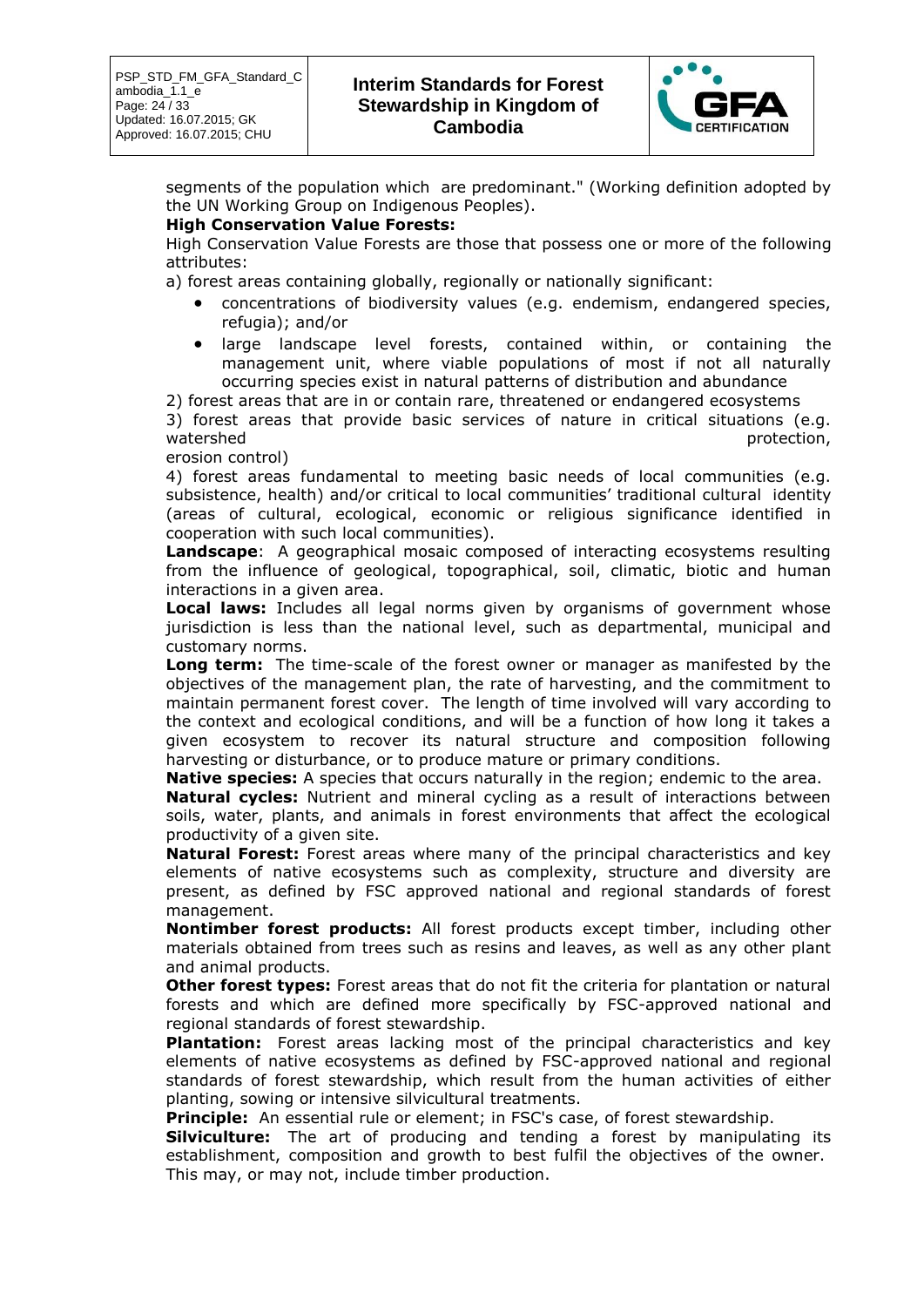

**Succession:** Progressive changes in species composition and forest community structure caused by natural processes (nonhuman) over time.

**Tenure:** Socially defined agreements held by individuals or groups, recognized by legal statutes or customary practice, regarding the "bundle of rights and duties" of ownership, holding, access and/or usage of a particular land unit or the associated resources there within (such as individual trees, plant species, water, minerals, etc). **Threatened species:** Any species which is likely to become endangered within the foreseeable future throughout all or a significant portion of its range.

**Use rights:** Rights for the use of forest resources that can be defined by local custom, mutual agreements, or prescribed by other entities holding access rights. These rights may restrict the use of particular resources to specific levels of consumption or particular harvesting techniques.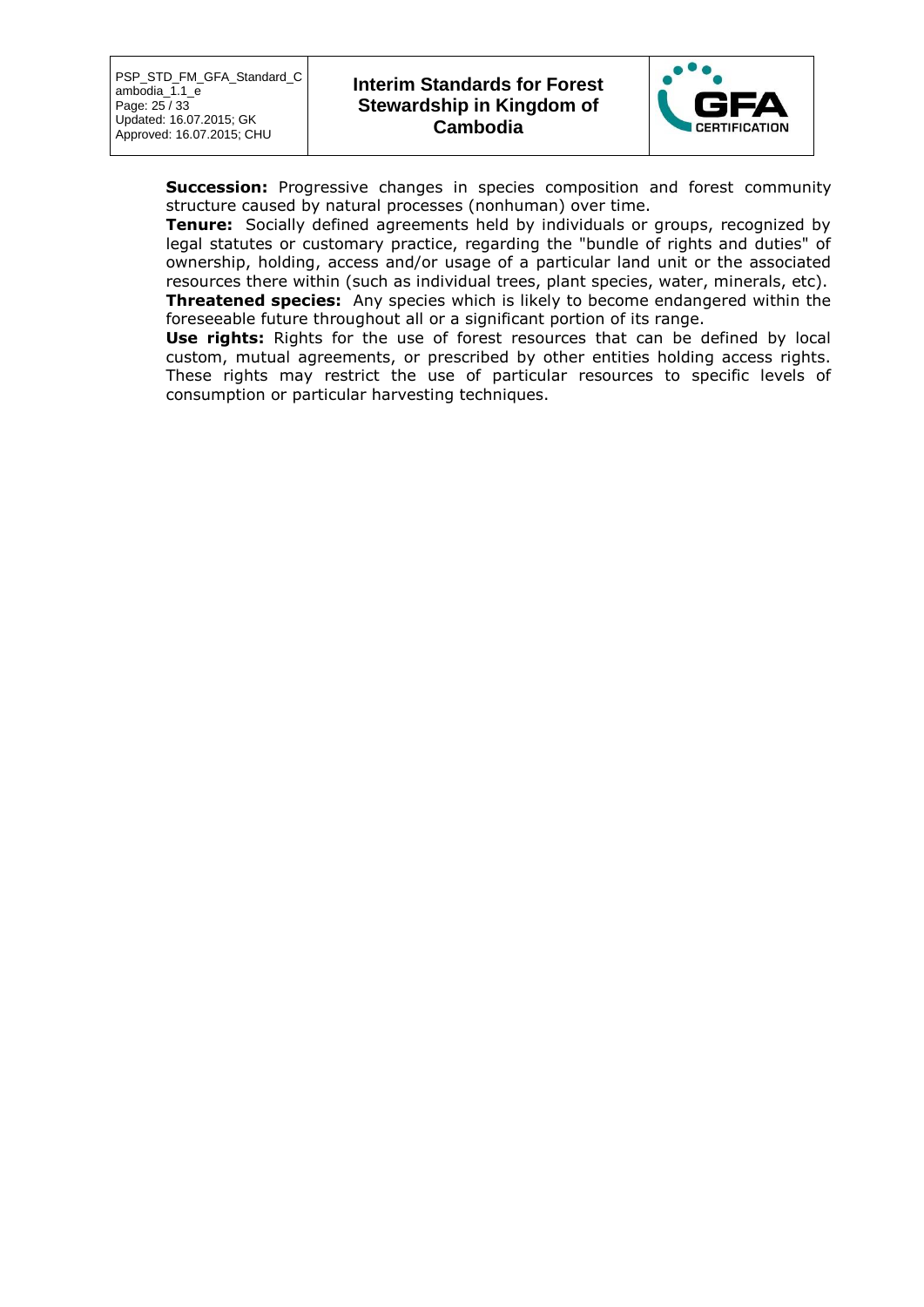

# **ANNEX 2: LAWS AND REGULATIONS**

# **Laws, Decrees, Sub Decrees and Regulations Concerning Forestry**

| <b>No Title</b>           |                                                                                                                                                                                  | <b>Number and</b><br><b>Date</b> | <b>Issued by</b>        |
|---------------------------|----------------------------------------------------------------------------------------------------------------------------------------------------------------------------------|----------------------------------|-------------------------|
| <b>Law and Decree-Law</b> |                                                                                                                                                                                  |                                  |                         |
| 1                         | <b>Forestry Law</b>                                                                                                                                                              | 31-08-02                         | Royal Palace            |
| $\overline{2}$            | Decree-Law on Forest Management                                                                                                                                                  | 35.25-06-1988                    | Council of<br>Ministers |
|                           | <b>Royal Decree</b>                                                                                                                                                              |                                  |                         |
| $\mathbf{1}$              | Designation of animals and plants as National Symbols of the<br><b>Kingdom of Cambodia</b>                                                                                       | 0305/149.<br>21/03/2005          | <b>Royal Palace</b>     |
| $\overline{2}$            | On the Establishment of Ang Trapeang Thmor Sarus Crane<br>Conservation Area in Phnom Srok District, Banteay<br><b>Meanchey Province</b>                                          | 0200/110.<br>22-02-2000          | <b>Royal Palace</b>     |
| 3                         | On the Establishment and Management of Watershed Areas in 0199/07.11-01-<br>the Kingdom of Cambodia                                                                              | 1999                             | <b>Royal Palace</b>     |
| 4                         | On Protected Areas for Nature                                                                                                                                                    | 01-11-1994                       | <b>Royal Palace</b>     |
|                           | <b>Sub Decree</b>                                                                                                                                                                |                                  |                         |
| $\mathbf{1}$              | On Timber and Non-Timber Forest Products Allow for Expot<br>and Import (Attachment: Processes of Request for Export-<br><b>Import of Timber and Non Timber Forest Products</b> ) | 131/20.11.2006 RGC               |                         |
| $\overline{2}$            | <b>Statt Land Management</b>                                                                                                                                                     | 118.10/2005                      | <b>RGC</b>              |
| 3                         | Transfer of morable and nonmovable properties, relevant<br>documents and government statt of Prek Learp Agriculture<br>school to be under the MAFF.                              | 75.15/11/2005                    | <b>RGC</b>              |
| 4                         | On the establishment of the proted forest for biodiversity<br>conservation elephant corridor protection and wildlife<br>rehabilitation centre in Koh Kong province.              | 65.06/10/2004                    | <b>RGC</b>              |
| 5                         | Ligislation on establishment clacification and registration of<br>perminant forest estate                                                                                        | 53/                              | <b>RGC</b>              |
| 6                         | On the rename from DFW to FA                                                                                                                                                     | 64.11/09/2003                    | <b>RGC</b>              |
| 7                         | On the community forestry management                                                                                                                                             | 79.02/12/2003                    | <b>RGC</b>              |
| 8                         | On the Establishment of Protected Forest Mondul Kiri for<br>Genetic Resources and Wildlife Conservation                                                                          | 75.30-07-2002                    | <b>RGC</b>              |
| 9                         | On the Establishment of Protected Forest Preah Vihear for<br>Genetic Resources and Wildlife Conservation                                                                         | 76.30-07-2002                    | <b>RGC</b>              |
| 10                        | On the Establishment of Protected Forest Cardamom for<br>Watershed and Biodiversity Conservation                                                                                 | 77.30-07-2002                    | <b>RGC</b>              |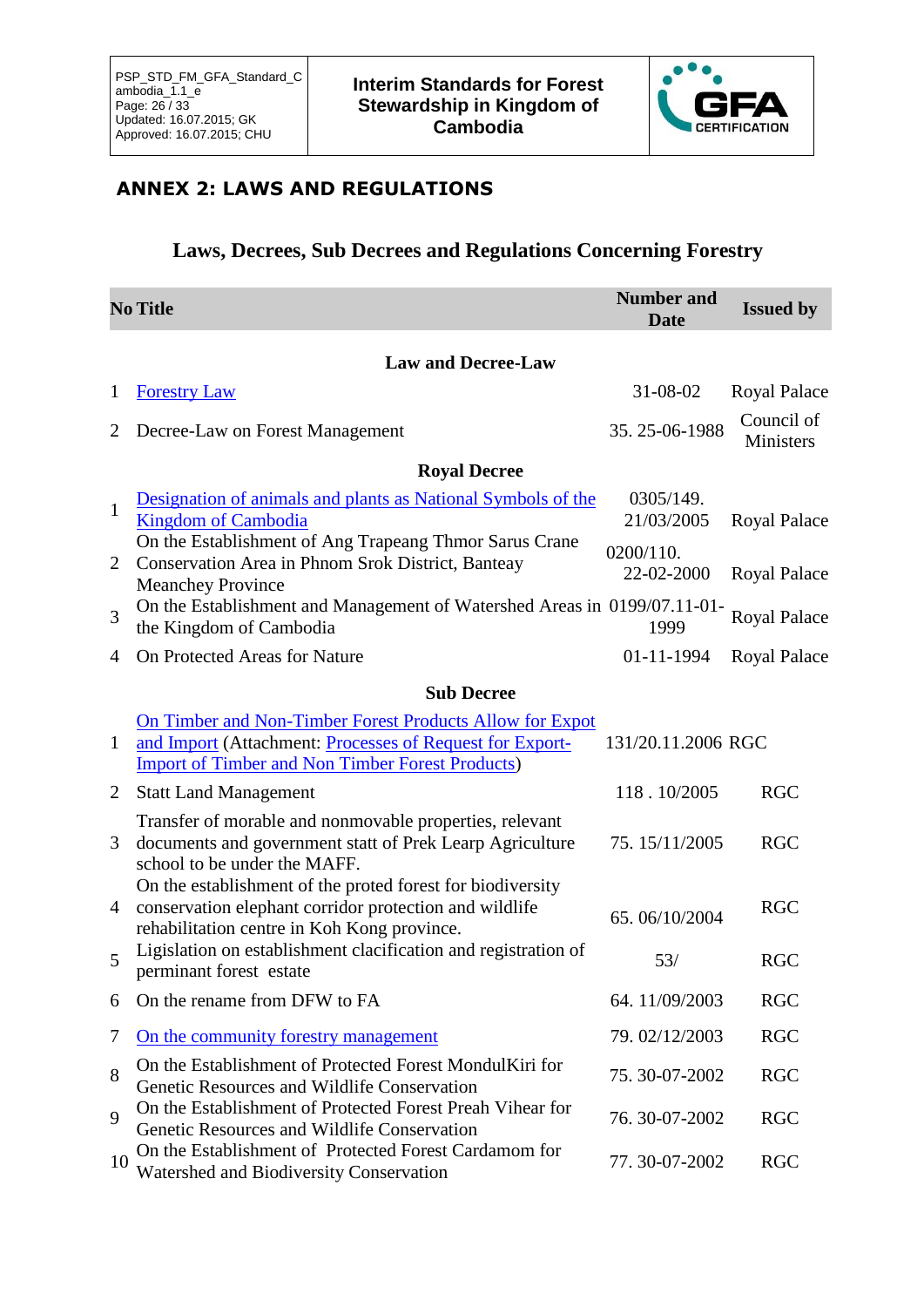

|                | 11 On the Preparation and On-going Activities of MAFF                                                                                                                  | 17. 07-04-2000           | <b>RGC</b>              |
|----------------|------------------------------------------------------------------------------------------------------------------------------------------------------------------------|--------------------------|-------------------------|
|                | 12 On Forest Concession Management                                                                                                                                     | 05. '07-02-2000          | <b>RGC</b>              |
| 13             | On Natural Resource Management for Preak Tueksap Area,<br>Sihanouk Ville Municipality                                                                                  | 76. 20-11-1997           | <b>RGC</b>              |
| 14             | On the Amendment of Natural Resource Management for<br>Preak Tueksap Area, Sihanouk Ville Municipality                                                                 | 70.29-10-1998            | <b>RGC</b>              |
| 15             | On the Establishment of the National Committee to Manage<br>and Execute Forest Management Policy                                                                       | 33. '03-07-1996          | <b>RGC</b>              |
|                | 16 On Forest Coupe Bidding for Harvesting                                                                                                                              | 11.20-05-1991            | Council of<br>Ministers |
|                | <b>Declaration</b>                                                                                                                                                     |                          |                         |
| $\mathbf{1}$   | On the Promulgation of permission letters in FA                                                                                                                        | 367.03/12/2004           | <b>MAFF</b>             |
| $\overline{2}$ | On the establishment of Sroal and Tatrav seed sources area at<br><b>Kampong Thom Province</b>                                                                          | 333.18/10/2004           | <b>MAFF</b>             |
| 3              | On the Establishment of Kronhung and Thorng at Seam Reap<br>Province                                                                                                   | 334.18/10/2004           | <b>MAFF</b>             |
| 4              | On the working procedures of police of justice                                                                                                                         | 27.11/06/2004            | Min of<br>Justice       |
| 5              | On the promulgation of forest revenue management system                                                                                                                | 609.472<br>28/08/03      | MEF and<br><b>MAFF</b>  |
| 6              | On the Postponement of Logging in Coupes of Forest<br>Concessions                                                                                                      | 5721.13-12-<br>2001      | <b>MAFF</b>             |
| 7              | On the Establishment of Seima Biodiversity Conservation<br>Area in Samling Forest Concession in Mondul Kiri and Kratie<br>Provinces                                    | 260. 12-08-<br>2002      | <b>MAFF</b>             |
| 8              | On the Postponement of Log Transportation Belonging to<br><b>Concession Companies</b>                                                                                  | 155.21-05-<br>2002       | <b>MAFF</b>             |
| 9              | On the Establishment of Seed Source in Block 8, Coupe IV-<br>12, Sub-Region IV, Colexim Forest Concession, Toumring<br>Commune, Sandan District, Kampong Thom Province | 102.26-03-<br>2002       | <b>MAFF</b>             |
|                | On the Limitation of the Maximum Weight of Vehicles with<br>10 Forest Products Transported along Roads in the Kingdom of<br>Cambodia                                   | 527.28-12-<br>2001       | <b>MAFF</b>             |
|                | On the Establishment of Seed Source for Dalbergia bariensis<br>11 in Palhal Commune, Tbeng Meanchey District, Preah Vihear<br>Province                                 | 484.05-12-<br>2001       | <b>MAFF</b>             |
| 12             | On the Prohibition of Yellow Vine Harvesting, Collection and<br>Processing                                                                                             | 180. 13-05-<br>2001      | <b>MAFF</b>             |
|                | On the Prohibition of Forest Trade, Forest Harvesting,<br>13 Forestland Encroachment and Wildlife Hunting in the Central<br><b>Cardamom Region</b>                     | $022/22.22 - 01$<br>2001 | <b>MAFF</b>             |
| 14             | On the Management and Control of the Use of Chainsaws,<br>Equipment and Machinery in Forest Harvesting Activities                                                      | 540. 18-09-<br>2000      | <b>MAFF</b>             |
| 15             | On the Measures to Suppress Anarchic Activities for Land<br>Encroachment                                                                                               | 06.27-09-1999            | <b>RGC</b>              |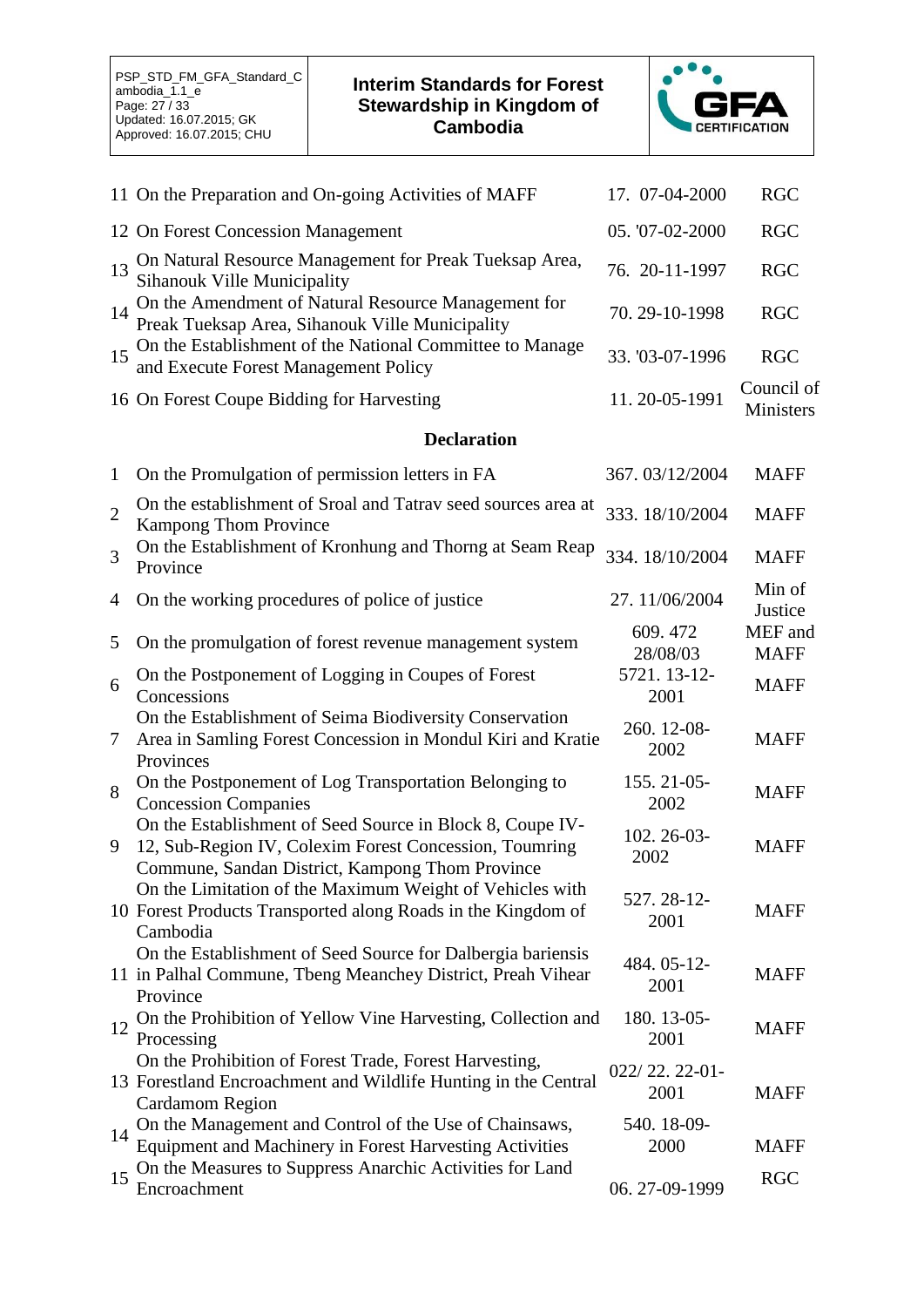

| 16 | On the Official Use of the Cambodian Forestry Code of<br><b>Practice for Forest Harvesting</b>                                                                                                                                                                                     | 530. 26-07-<br>1999  | <b>MAFF</b>          |
|----|------------------------------------------------------------------------------------------------------------------------------------------------------------------------------------------------------------------------------------------------------------------------------------|----------------------|----------------------|
| 17 | On the Establishment of Angkor Chey Tree Planting Station in<br><b>Kampot Province</b>                                                                                                                                                                                             | 245.19-04-<br>1999   | <b>MAFF</b>          |
| 18 | On the Measures to Control and Suppress Anarchic Activities<br>in the Forestry Sector                                                                                                                                                                                              | 01.25-01-1999        | <b>RGC</b>           |
|    | 19 On the order of Royal Government                                                                                                                                                                                                                                                | 02.06-01-1999        | <b>RGC</b>           |
|    | 20 On the use of Standard letter for forestry officer                                                                                                                                                                                                                              | 0071.11-09-<br>1989  | Inter-<br>Ministries |
| 21 | On the Establishment of Mear Nork Tree Planting Station in<br><b>Kampong Chhnang Province</b>                                                                                                                                                                                      | 186.08-05-<br>1997   | <b>MAFF</b>          |
| 22 | On the prohibition of Export of Round logs and Sawn Wood<br>from the Kingdom of Camboidia                                                                                                                                                                                          | 02. 26-12-1996       | <b>RGC</b>           |
|    | 23 On Illegal Loogging and Export                                                                                                                                                                                                                                                  | 01.29-10-1996        | <b>RGC</b>           |
| 24 | On the Establishment of Tuek Chhar Tree Planting Station in<br>Kampong Cham Province                                                                                                                                                                                               | 441.26-07-<br>1996   | <b>MAFF</b>          |
| 25 | On the Establishment of Phnom Tamao Zoo in Takeo<br>Province                                                                                                                                                                                                                       | 313.22-05-<br>1996   | <b>MAFF</b>          |
| 26 | On Royalties and Log Prices for Buying and Selling at Export<br><b>Check Points</b>                                                                                                                                                                                                | 100.27-02-<br>1996   | Inter-<br>Ministries |
|    | 27 On Forest Policy                                                                                                                                                                                                                                                                | 03.28-04-1995        | <b>RGC</b>           |
|    | 28 On the Establishment of Uniform and logo of DFW                                                                                                                                                                                                                                 | 357.10-11-<br>1994   | <b>MAFF</b>          |
| 29 | On the Establishment of Phnom Tamao Tree Planting Station<br>in Takao Province                                                                                                                                                                                                     | 308. 19-10-<br>1994  | <b>MAFF</b>          |
|    | 30 On Wildlife Species to be Prohibited for Hunting                                                                                                                                                                                                                                | 359. '01-08-<br>1994 | <b>MAFF</b>          |
|    | 31 On Tree Species to be Prohibited for Cutting                                                                                                                                                                                                                                    | 032. '04-02-<br>1993 | <b>MAFF</b>          |
|    | 32 On the Rules of Forest Coupe Bidding for Harvesting                                                                                                                                                                                                                             | 288. '03-07-<br>1991 | <b>MAFF</b>          |
|    | On the Establishment and Management of Sawmills, Wood<br>Processing Factories, Workshops and Handicrafts Using Raw<br>33 Materials of Forest Products, Charcoal Kilns, and Depots for<br>Forest Product Trade Belonging to the State, State-Private and<br><b>Private Entities</b> | 0092. 11-10-<br>1989 | <b>MAFF</b>          |
| 34 | On the Suppression of Wildlife Destruction in the Kingdom of<br>Cambodia                                                                                                                                                                                                           | 1563. 20-09-<br>1996 | Inter-<br>Ministries |
| 35 | On the Establishment of the Uniform and Insignia of Forestry<br><b>Officers</b>                                                                                                                                                                                                    | 0072.11-09-<br>1989  | <b>MAFF</b>          |
|    | 36 On the assignment of officers                                                                                                                                                                                                                                                   | 089.02-03-04         | <b>MAFF</b>          |
| 37 | On the Organization and functioning of Forestry<br>Administration                                                                                                                                                                                                                  | 509.17-09-2003       | <b>MAFF</b>          |

**Decision**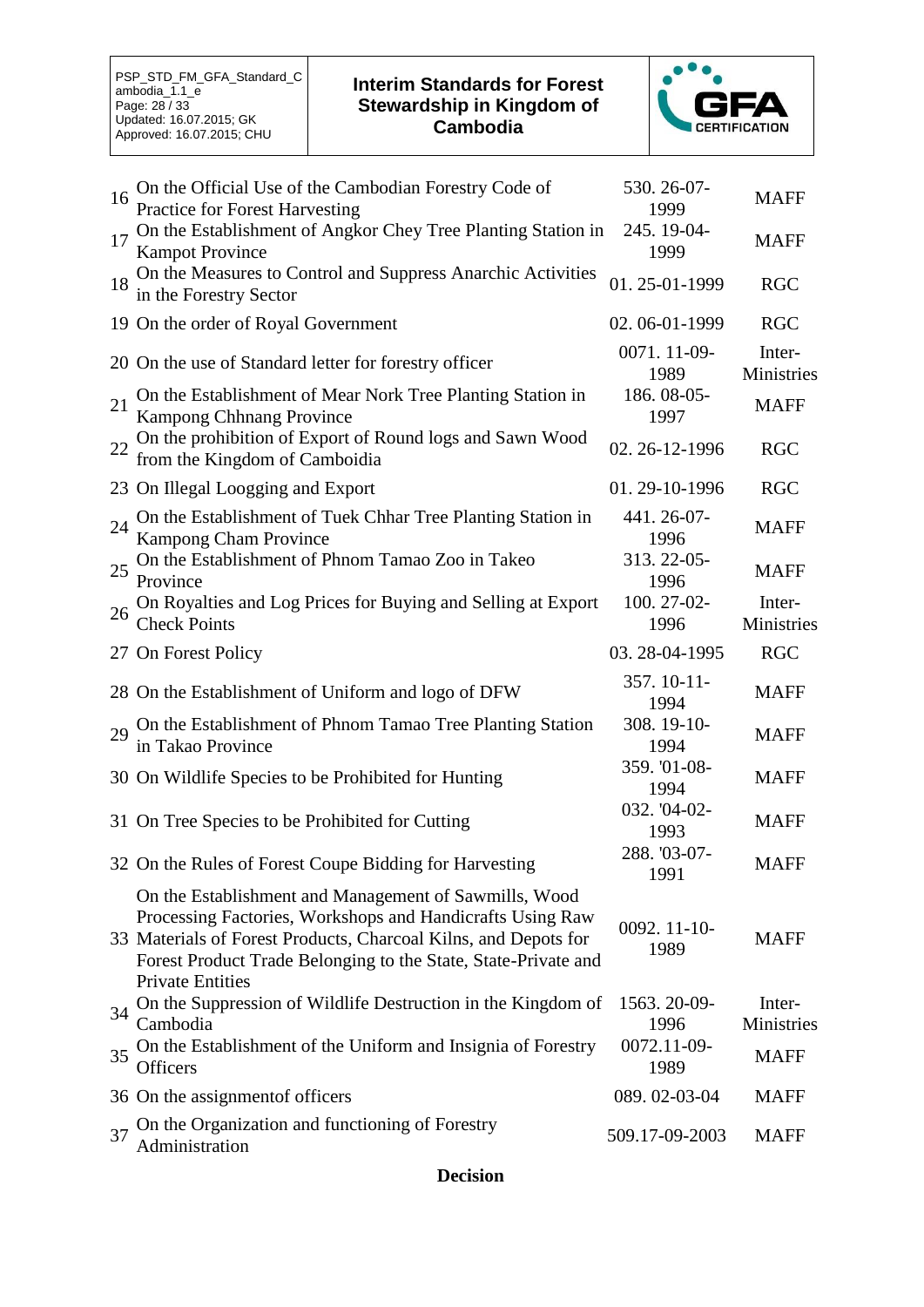

| $\mathbf{1}$   | On the establishment of the national committee for suppressing<br>eliminating and cracking down the forest cutting, burning, | 32.02-06-04          | <b>RGC</b>              |  |
|----------------|------------------------------------------------------------------------------------------------------------------------------|----------------------|-------------------------|--|
| $\overline{2}$ | clering and occupying foret estate<br>- on Large and Small Scale Sawmills to be Cancelled<br>throughout the Country          | 50.02-07-1999        | <b>RGC</b>              |  |
| 3              | - on Forest Products to be Prohibited and Allowed for Export,<br>and the Identification of Export Checkpoint                 | 17.29-04-1997        | <b>RGC</b>              |  |
| $\overline{4}$ | - on the Cancellation Procedure of Old Quotas for Log<br><b>Exports</b>                                                      | 65.18-06-1994        | <b>RGC</b>              |  |
| 5              | On the Amendment of Organization of DFW                                                                                      | 412.02-09-<br>1992   | <b>MAFF</b>             |  |
| 6              | On the promulgation of Official Letters and Other Documents<br>of DFW                                                        | 0077.17-10-<br>1988  | <b>MAFF</b>             |  |
| 7              | On Forest Revenues for Forest Protection and Maintenance                                                                     | 39.04-03-1991        | Council of<br>Ministers |  |
| 8              | On Forest Revenues for Forest Protection and Maintenance                                                                     | 039.04-03-<br>1991   | <b>MAFF</b>             |  |
| 9              | On Arbor Day                                                                                                                 | 08.12-01-1990        | Council of<br>Ministers |  |
|                | 10 On Export-Import of Forest Products                                                                                       | 274.02-12-<br>1988   | Council of<br>Ministers |  |
|                | 11 On Technical Order of Commencing Exploitation                                                                             | 0031.30-05-<br>1988  | <b>MAFF</b>             |  |
|                | 12 On the Technical Rules of Post-Harvesting for Forest Hygiene                                                              | 0035.30-05-<br>1988  | <b>MAFF</b>             |  |
|                | 13 On the Technical Rules of Pre-Harvesting                                                                                  | 0036.30-05-<br>1988  | <b>MAFF</b>             |  |
| 14             | On the Use of the Cambodian Forestry Steel Hammer Stamp<br>to Officially Mark Logs                                           | $059.24-10-$<br>1986 | <b>MAFF</b>             |  |
| 15             | On the Rules of Cooperation for Forest Harvesting in the<br>Peoples' Republic of Cambodia                                    | 049.12-09-<br>1986   | <b>MAFF</b>             |  |
| 16             | On the Classification of Tree Species and the Minimum Size<br>to be Allowed for Cutting                                      | 050. 12-09-<br>1986  | <b>MAFF</b>             |  |
|                | 17 On the Duty, Function and Organization of DFW                                                                             | 608.21-07-<br>1986   | <b>MAFF</b>             |  |
|                | 18 On the duty procedured of FA leader                                                                                       | 365.04-02-<br>2004   | FA                      |  |
| 19             | On the result of the meeting on the emplementing duty of local<br>FA on 28/10/04                                             | 1450. 14-06-<br>2004 | FA                      |  |
| 20             | Instruction on the Use of the Cambodia Forest Steel Hammer<br>Stamp                                                          | 001.19-02-<br>1987   | <b>MAFF</b>             |  |
|                | <b>Circular</b>                                                                                                              |                      |                         |  |
| $\mathbf{1}$   | On the suppression and mesurement of the transportation and<br>trading of palm trees                                         | 481.05-09-03         | <b>MAFF</b>             |  |
| $\overline{2}$ | On the Transportation of All Types of Wood, Equipment and<br>Goods along Roads in the Kingdom of Cambodia                    | 05.30-08-2001        | <b>RGC</b>              |  |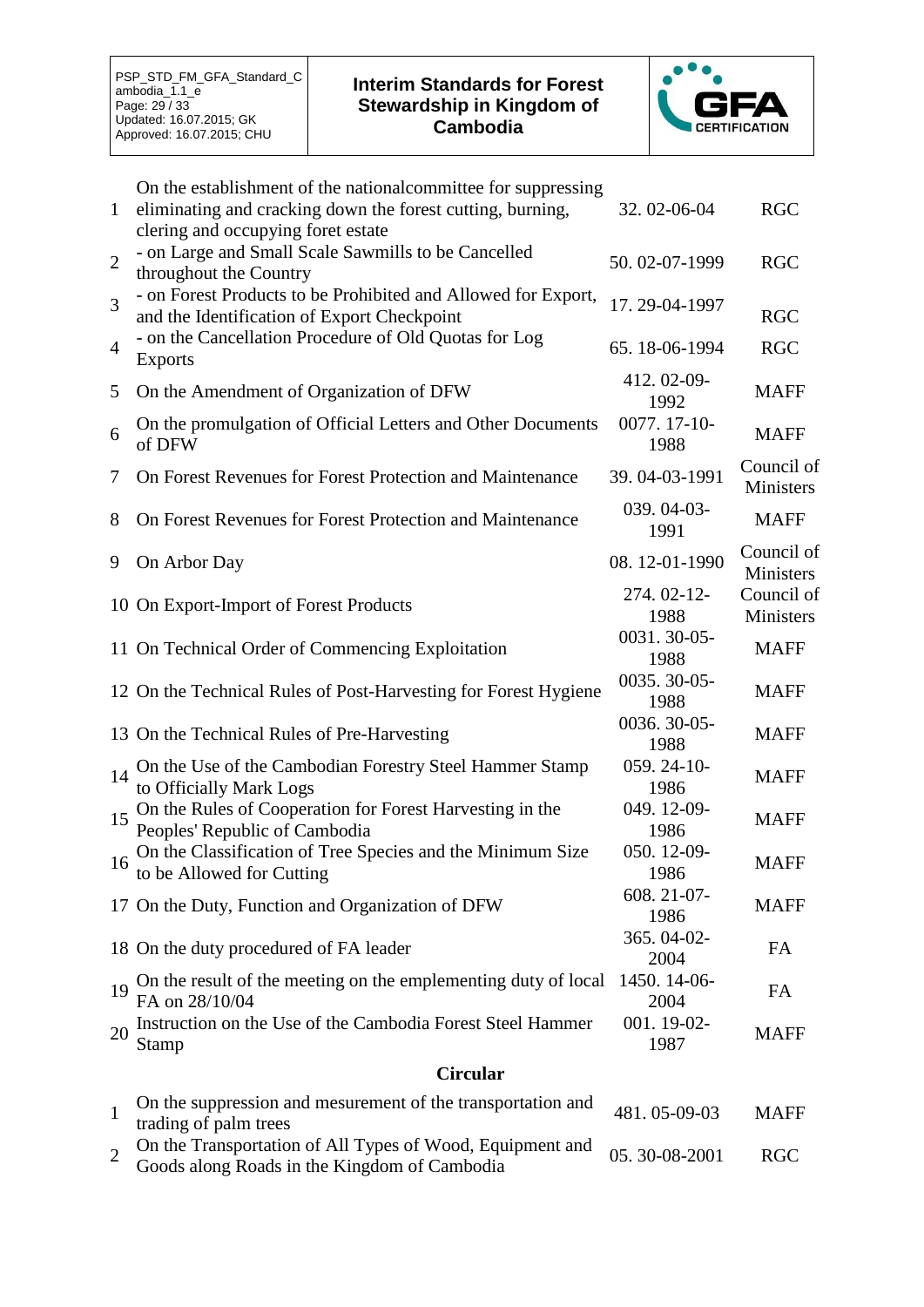

| 3            | On the Payment for Forest Protection and Maintenance                                                                                                                                                                                                                              | 004/151.<br>22-04-1991  | Inter-<br>Ministries |
|--------------|-----------------------------------------------------------------------------------------------------------------------------------------------------------------------------------------------------------------------------------------------------------------------------------|-------------------------|----------------------|
| 4            | On the Payment for Forest Protection and Maintenance                                                                                                                                                                                                                              | 007/339.'02-06-<br>2000 | Inter-<br>Ministries |
| 5            | On Prices of Forest Products                                                                                                                                                                                                                                                      | 430. 19-07-<br>2000     | <b>MAFF</b>          |
|              | <b>Instruction and Announcement</b>                                                                                                                                                                                                                                               |                         |                      |
| $\mathbf{1}$ | On the Measures to Protect Kizuna Bridge from Forest<br><b>Product Transportation</b>                                                                                                                                                                                             | 316. 30-09-<br>2002     | <b>MAFF</b>          |
| 2            | Announcement on the Prohibited Wildlife Trade                                                                                                                                                                                                                                     | 3837.14-08-<br>2001     | <b>MAFF</b>          |
| 3            | Instruction on the Supply of Timber Products for Local<br>Consumption                                                                                                                                                                                                             | 142. 14-01-<br>2000     | <b>DFW</b>           |
| 4            | Announcement on the Instruction to Implement Declaration of<br>MAFF No 0092/ProKor/KorSorKorMor Dated 11-10-1989<br>on the Establishment and Management of All Sawmills, Wood<br>Processing Factories, Workshops and Handicrafts Using Raw<br><b>Materials of Forest Products</b> | 1817.30-04-<br>1991     | <b>MAFF</b>          |
| 5            | On the Suppression of Forestry and Fishery Offenses                                                                                                                                                                                                                               | 15.18-10-1993           | <b>RGC</b>           |
| 6            | Instruction on the Use of the Cambodian Forestry Steel<br><b>Hammer Stamp</b>                                                                                                                                                                                                     | 19-02-1987              | <b>MAFF</b>          |
|              | Regulation                                                                                                                                                                                                                                                                        |                         |                      |
| $\mathbf{1}$ | On the suppresion and eliminating the forest cuting, burning,<br>cleaning and occupying forest estate                                                                                                                                                                             | 01.06-06-04             | <b>RGC</b>           |
|              | Data Source: Legislation and Litigation Office, FA                                                                                                                                                                                                                                |                         |                      |
|              | English titles are unofficially translated.                                                                                                                                                                                                                                       |                         |                      |

Data as of 31st December 2004.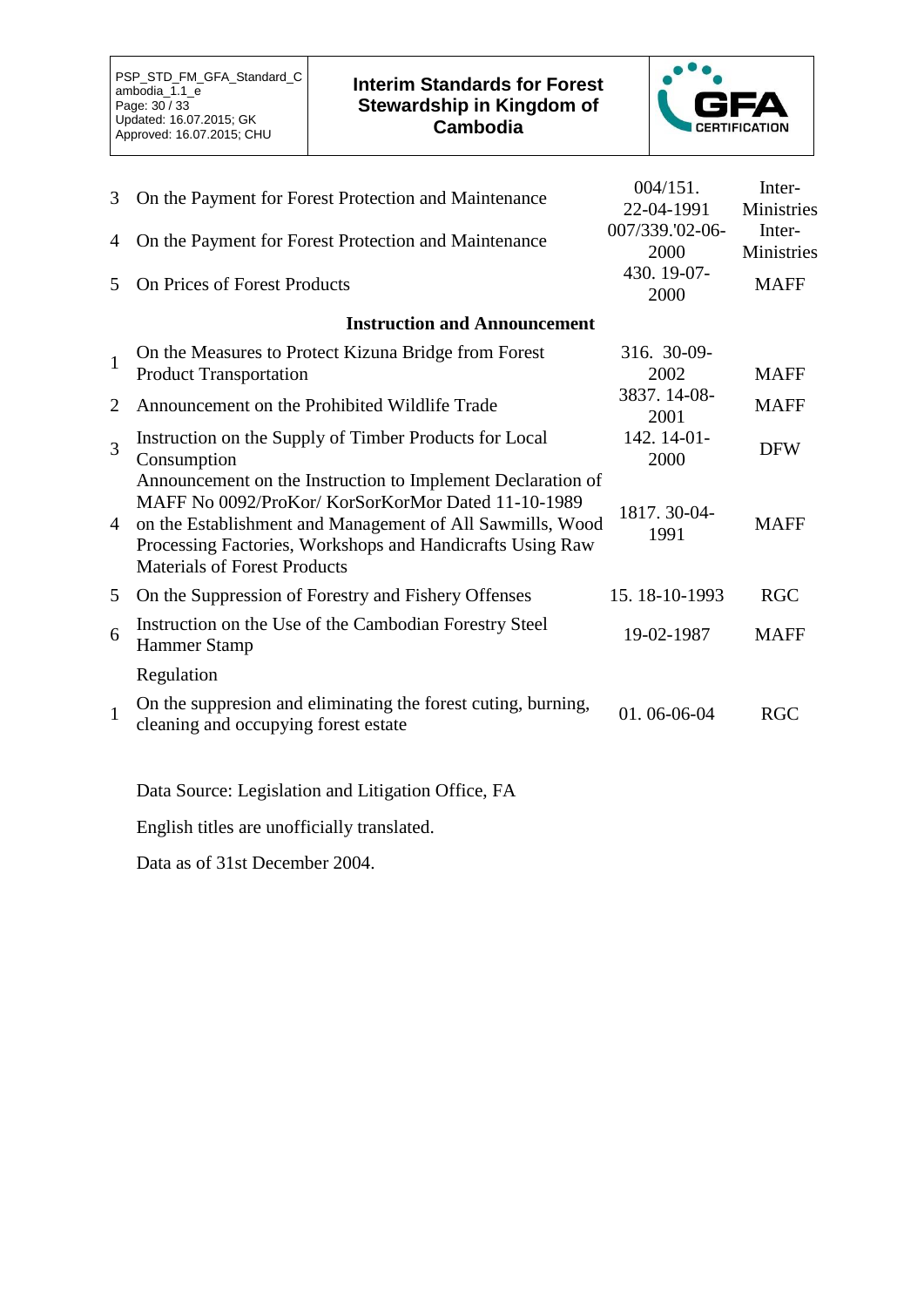

## **CONVENTIONS RATIFIED BY CAMBODIA**

## **Convention**

C. 6 Night Work of Young Persons (Industry) Convention, 1919 (No. 6) 24.02.1969

C. 29 Forced Labour Convention, 1930 (No. 29) 24.02.1969

C. 87 Freedom of Association and Protection of the Right to Organise Convention, 1948 (No. 87) 23.08.1999

C. 98 Right to Organise and Collective Bargaining Convention, 1949 (No. 98) 23.08.1999

C. 100 Equal Remuneration Convention, 1951 (No. 100) 23.08.1999

C. 105 Abolition of Forced Labour Convention, 1957 (No. 105) 23.08.1999

C. 111 Discrimination (Employment and Occupation) Convention, 1958 (No. 111) 23.08.1999

C. 122 Employment Policy Convention, 1964 (No. 122) 28.09.1971

C. 138 Minimum Age Convention, 1973 (No. 138); Minimum age specified: 14 years 23.08.1999

C. 150 Labour Administration Convention, 1978 (No. 150) 23.08.1999

C. 182 Worst Forms of Child Labour Convention, 1999 (No. 182) 14.03.2006

C. 6 Night Work of Young Persons (Industry) Convention, 1919 (No. 6) 24.02.1969

Convention on International Trade of Endangered Species of Wild Fauna and Flora

Convention on Wetlands of International Importance Especially as Waterfowl Habitat

International Labour Organization Conventions(China is not a full signatory)

International Tropical Timber Agreement

International Union for the Protection of New Varieties of Plants

United Nations Convention to Combat Desertification

United Nations Framework Convention on Climate Change

Convention on Biological Diversity

Vienna Convention on the Protection of the Ozone Layer

C. 29 Forced Labour Convention, 1930 (No. 29) 24.02.1969

C. 87 Freedom of Association and Protection of the Right to Organise Convention, 1948 (No. 87) 23.08.1999

C. 98 Right to Organise and Collective Bargaining Convention, 1949 (No. 98) 23.08.1999

C. 100 Equal Remuneration Convention, 1951 (No. 100) 23.08.1999

C. 105 Abolition of Forced Labour Convention, 1957 (No. 105) 23.08.1999

C. 111 Discrimination (Employment and Occupation) Convention, 1958 (No. 111) 23.08.1999

C. 122 Employment Policy Convention, 1964 (No. 122) 28.09.1971

Convention on International Trade of Endangered Species of Wild Fauna and Flora International Tropical Timber Agreement

International Union for the Protection of New Varieties of Plants United Nations Convention to Combat Desertification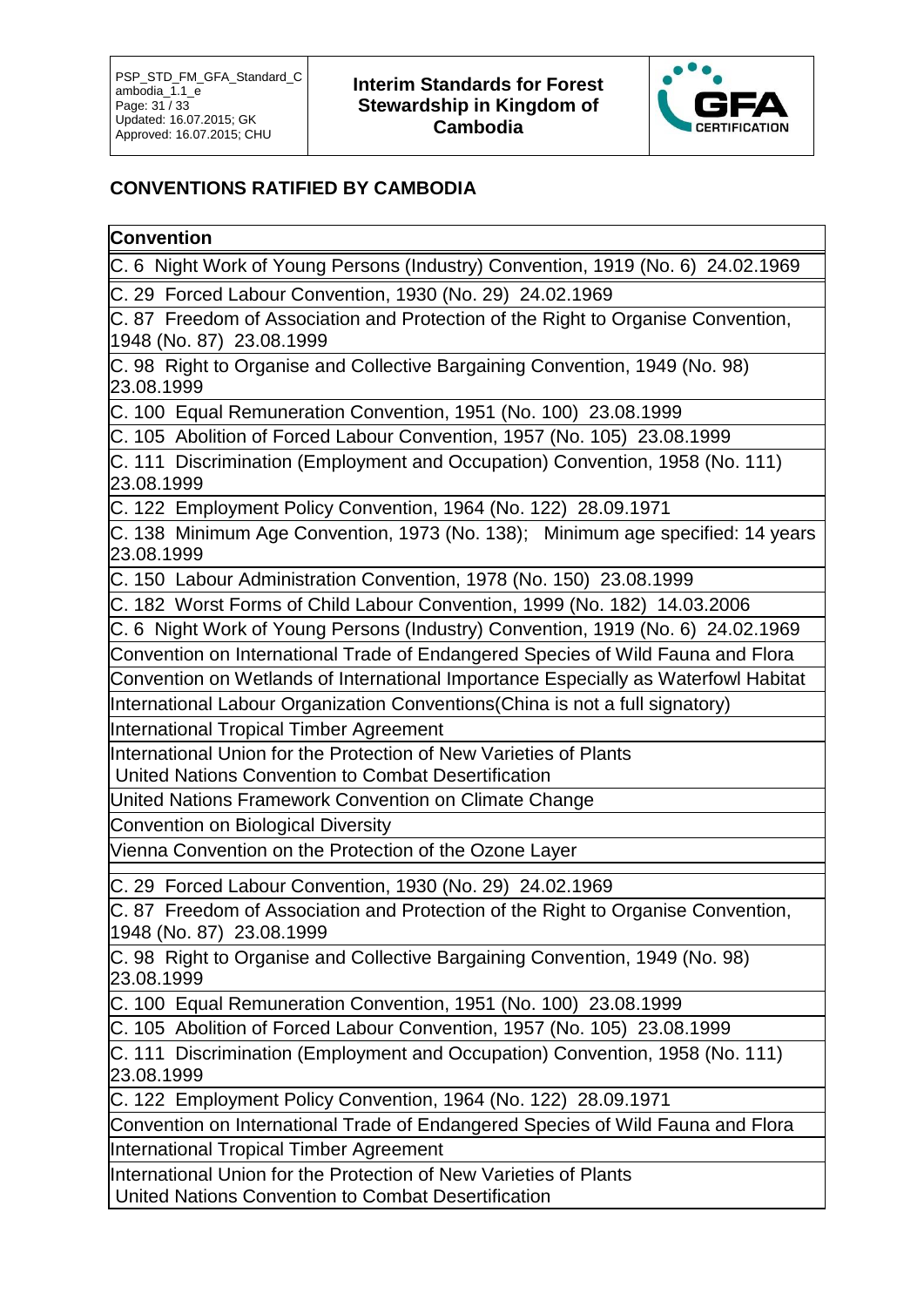

# United Nations Framework Convention on Climate Change

Convention on Biological Diversity

Vienna Convention on the Protection of the Ozone Layer